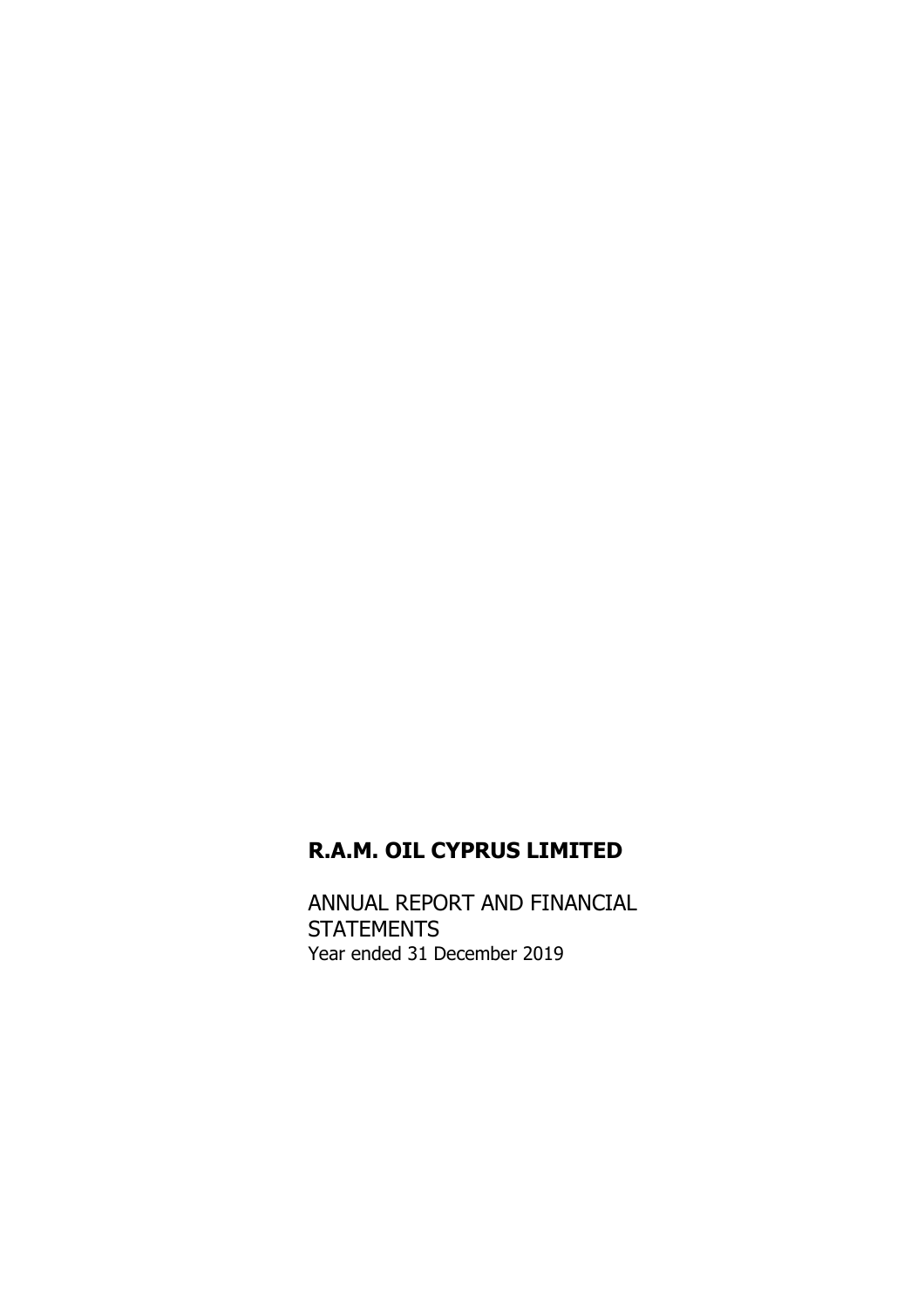### ANNUAL REPORT AND FINANCIAL STATEMENTS Year ended 31 December 2019

| CONTENTS                                                        | <b>PAGE</b>    |
|-----------------------------------------------------------------|----------------|
| Board of Directors and other Corporate Information              | 1              |
| Management Report                                               | $\overline{c}$ |
| <b>Independent Auditor's Report</b>                             | $3 - 5$        |
| Statement of Comprehensive Income                               | 6              |
| Statement of Financial Position                                 | 7              |
| Statement of Changes in Equity                                  | 8              |
| Cash Flow Statement                                             | 9              |
| Notes to the Financial Statements                               | $10 - 29$      |
| Additional information to the Statement of Comprehensive Income | $30 - 31$      |
|                                                                 |                |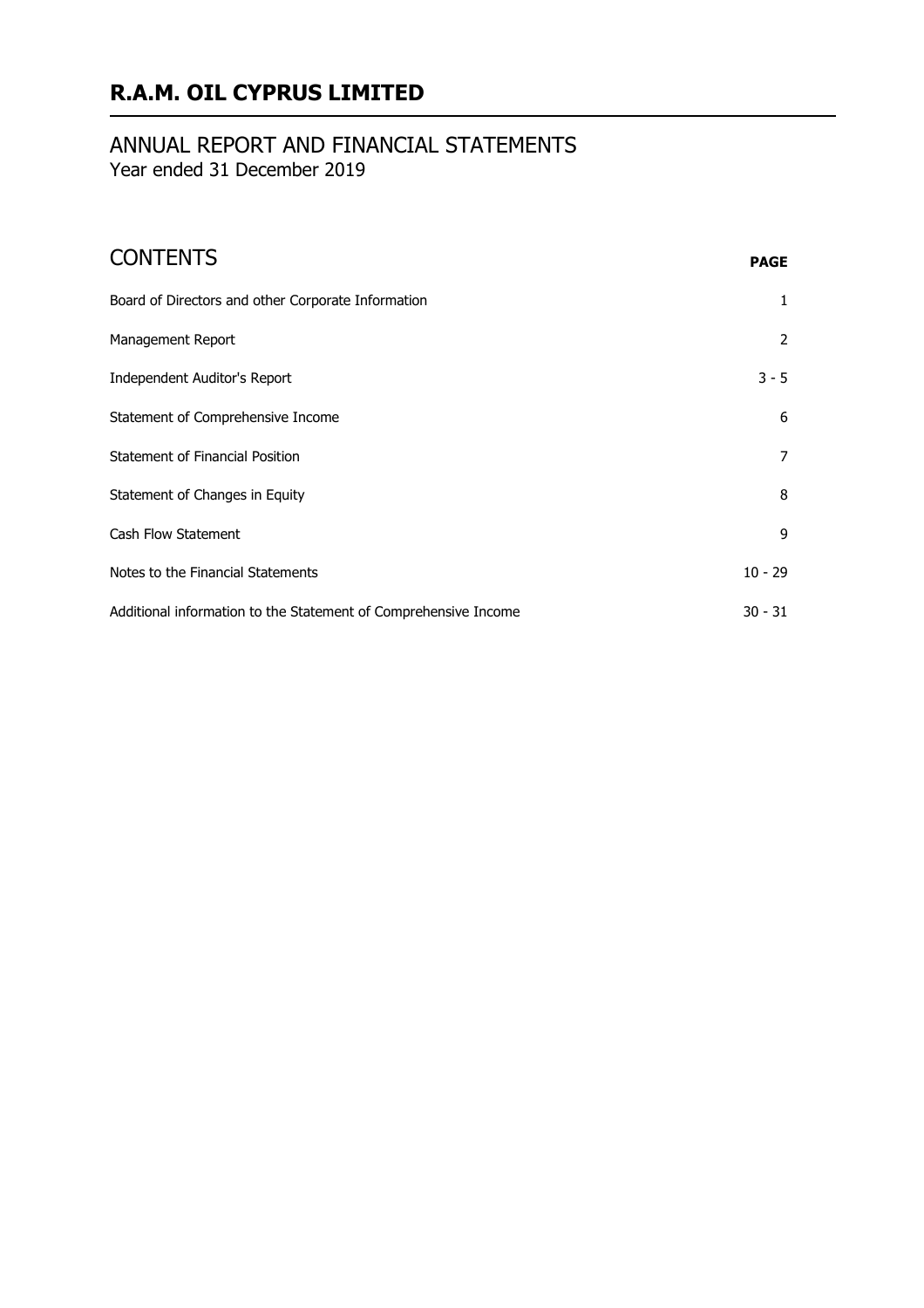# BOARD OF DIRECTORS AND OTHER CORPORATE INFORMATION

| <b>Board of Directors</b>   | Georgios Gregoras (Managing Director) (Resigned 8/10/2019)<br>Robertos Karahannas (Resigned 8/10/2019)<br>Elli Digeni (Resigned 4/10/2019)<br>Fotini Asimaki (Resigned 4/10/2019)<br>Dimitrios Kontofakas (Resigned 4/10/2019)<br>Psiaki Maria (Appointed 4/10/2019)<br>Lytras Marios (Appointed 4/10/2019)<br>Papademetriou Theodora (Appointed 4/10/2019)<br>Georgiou Georgios (Appointed 4/10/2019) |
|-----------------------------|--------------------------------------------------------------------------------------------------------------------------------------------------------------------------------------------------------------------------------------------------------------------------------------------------------------------------------------------------------------------------------------------------------|
| <b>Company Secretary</b>    | Kotziamani Pinelopi<br>3 Ellispontou, Strovolos<br>2015, Nicosia<br>Cyprus                                                                                                                                                                                                                                                                                                                             |
| <b>Independent Auditors</b> | Ernst & Young Cyprus Limited<br>Certified Public Accountants and Registered Auditors<br>Jean Nouvel Tower<br>6 Stasinou Avenue<br>PO Box 21656<br>1511 Nicosia, Cyprus                                                                                                                                                                                                                                 |
| <b>Registered office</b>    | 3 Ellispontou Street<br><b>Strovolos</b><br>2015, Nicosia<br>Cyprus                                                                                                                                                                                                                                                                                                                                    |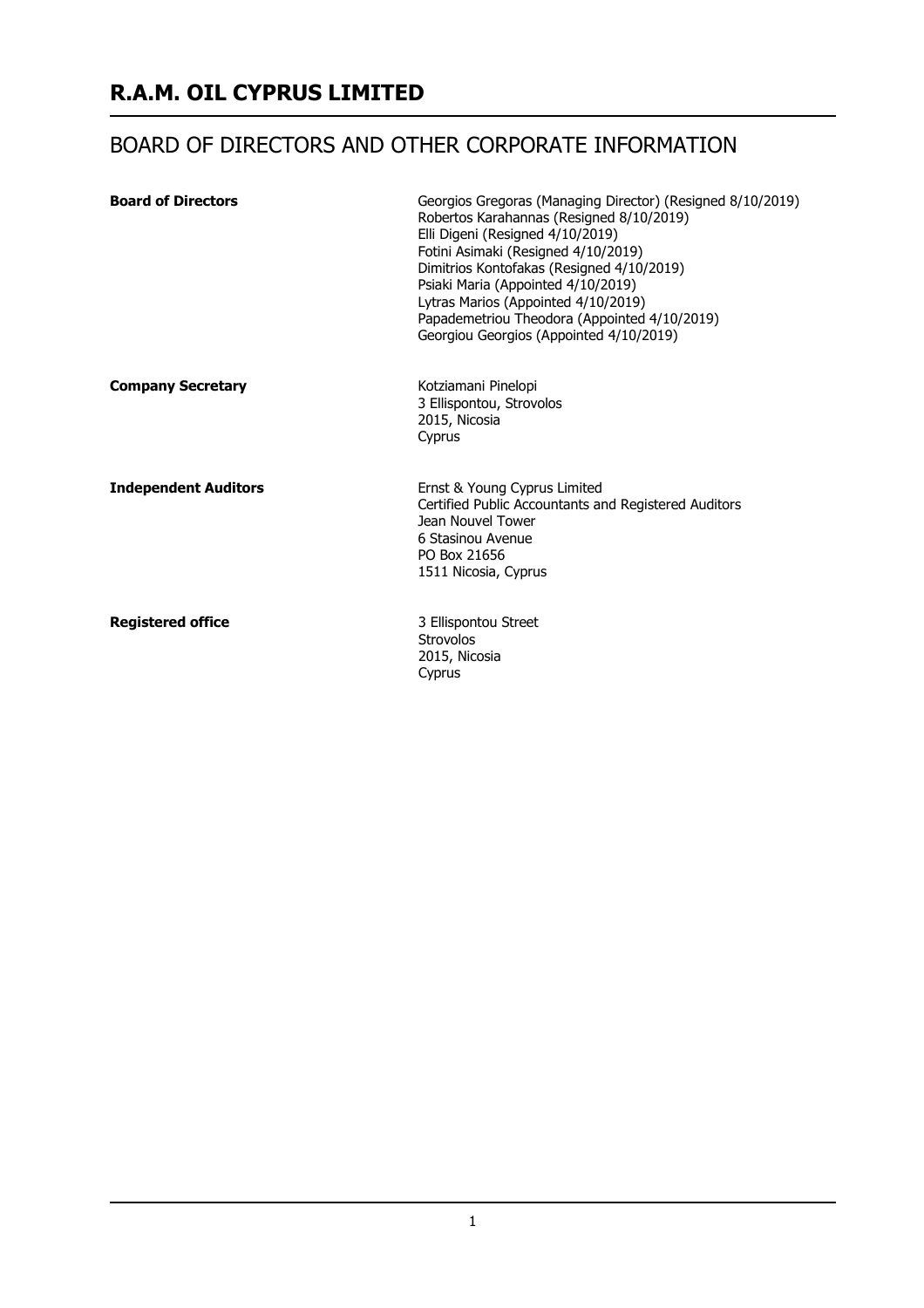### MANAGEMENT REPORT

The Board of Directors of R.A.M. Oil Cyprus Limited (the ''Company'') presents to the members its Management Report and audited financial statements of the Company for the year ended 31 December 2019.

#### **Principal activities and nature of operations of the Company**

The principal activities of the Company, which are unchanged from last year, is to sell petroleum products through various petrol stations and the airports in Cyprus. The Company also generates revenue from the sales of shop items, sales of promotional products and car wash sales. The Company has retail service stations usage agreements with its related party Hellenic Petroleum Cyprus Limited for the management of the petrol stations. These petrol stations are operated by other parties in accordance with agreements with the Company and in exchange, the Company pays petrol stations managing costs.

#### **Review of current position, future developments and performance of the Company's business**

The Company's development to date, financial results and position as presented in the financial statements are considered satisfactory.

#### **Principal risks and uncertainties**

The principal risks and uncertainties faced by the Company are disclosed in notes 6 and 7 of the financial statements.

#### **Results**

The Company's results for the year are set out on page 6. The net profit for the year attributable to the shareholders of the Company amounted to €1.590.225 (2018:  $\overline{\epsilon}1.658.923$ ). On 31 December 2019 the total assets of the Company were €13.001.933 (2018: €17.060.203) and the net assets of the Company were €11.416.995 (2018: €13.849.726).

#### **Dividends**

On 28 November 2019 the Company's Board of Directors declared the payment of an interim dividend of €4.000.000 (2018: €NIL).

#### **Share capital**

There were no changes in the share capital of the Company during the year under review.

#### **Board of Directors**

The members of the Company's Board of Directors as at 31 December 2019 and at the date of this report are presented on page 1. During 2019, Georgios Gregoras, Robertos Karahannas, Elli Digeni, Fotini Asimaki and Dimitrios Kontofakas resigned from the Board of Directors and Psiaki Maria, Lytras Marios, Papademetriou Theodora and Georgiou Georgios were appointed in their place on.

In accordance with the Company's Articles of Association all Directors presently members of the Board continue in office.

#### **Branches**

The Company did not operate through any branches during the year.

#### **Events after the reporting period**

Any significant events that occurred after the end of the reporting period are described in note 27 to the financial statements.

#### **Independent Auditors**

The independent auditors, Ernst & Young Cyprus Limited, have expressed their willingness to continue in office and a resolution authorising the Board of Directors to fix their remuneration will be submitted at the forthcoming Annual General Meeting.

By order of the Board of Directors,

Kotziamani Pinelopi **Secretary**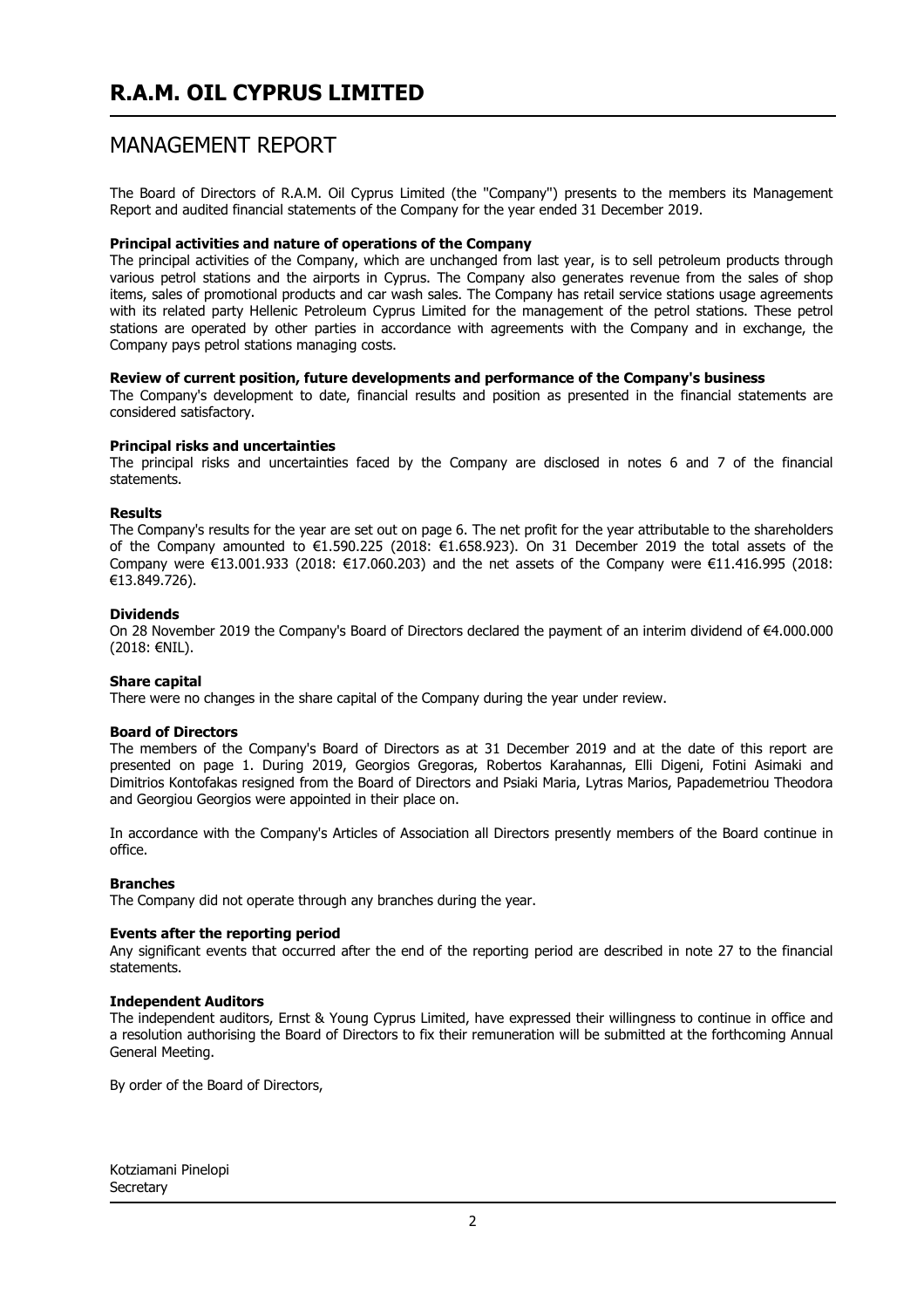### MANAGEMENT REPORT

Nicosia, ................... 2020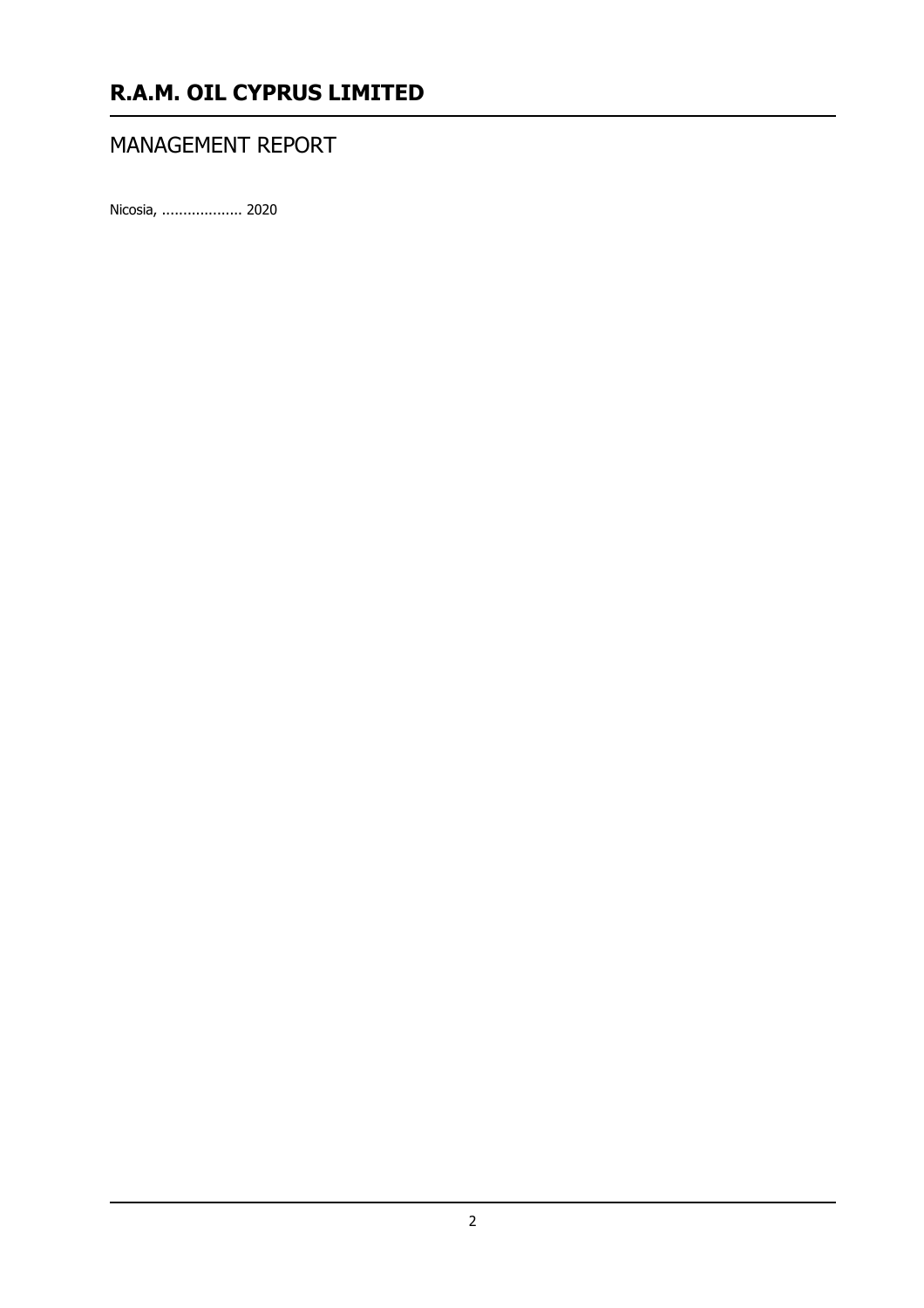## **Independent Auditor's Report**

### **To the Members of R.A.M. Oil Cyprus Limited**

#### **Report on the Audit of the Financial Statements**

#### **Opinion**

We have audited the accompanying financial statements of R.A.M. Oil Cyprus Limited (the ''Company''), which comprise the statement of financial position as at 31 December 2019, and the statement of comprehensive income, statement of changes in equity and cash flow statement for the year then ended, and notes to the financial statements, including a summary of significant accounting policies.

In our opinion, the accompanying financial statements give a true and fair view of the financial position of R.A.M. Oil Cyprus Limited as at 31 December 2019, and of its financial performance and its cash flows for the year then ended in accordance with International Financial Reporting Standards (IFRSs) as adopted by the European Union and the requirements of the Cyprus Companies Law, Cap. 113.

#### **Basis for Opinion**

We conducted our audit in accordance with International Standards on Auditing (ISAs). Our responsibilities under those standards are further described in the ''Auditor's Responsibilities for the Audit of the Financial Statements'' section of our report. We are independent of the Company in accordance with the International Ethics Standards Board for Accountants' International Code of Ethics for Professional Accountants (including International Independence Standards) (IESBA Code) together with the ethical requirements that are relevant to our audit of the financial statements in Cyprus, and we have fulfilled our other ethical responsibilities in accordance with these requirements and the IESBA Code. We believe that the audit evidence we have obtained is sufficient and appropriate to provide a basis for our opinion.

#### **Other information**

The Board of Directors is responsible for the other information. The other information comprises the information included in the management report and the additional information to the statement of comprehensive income but does not include the financial statements and our auditor's report thereon.

Our opinion on the financial statements does not cover the other information and we do not express any form of assurance conclusion thereon.

In connection with our audit of the financial statements, our responsibility is to read the other information and, in doing so, consider whether the other information is materially inconsistent with the financial statements or our knowledge obtained in the audit or otherwise appears to be materially misstated. If, based on the work we have performed, we conclude that there is a material misstatement of this other information, we are required to report that fact. We have nothing to report in this regard.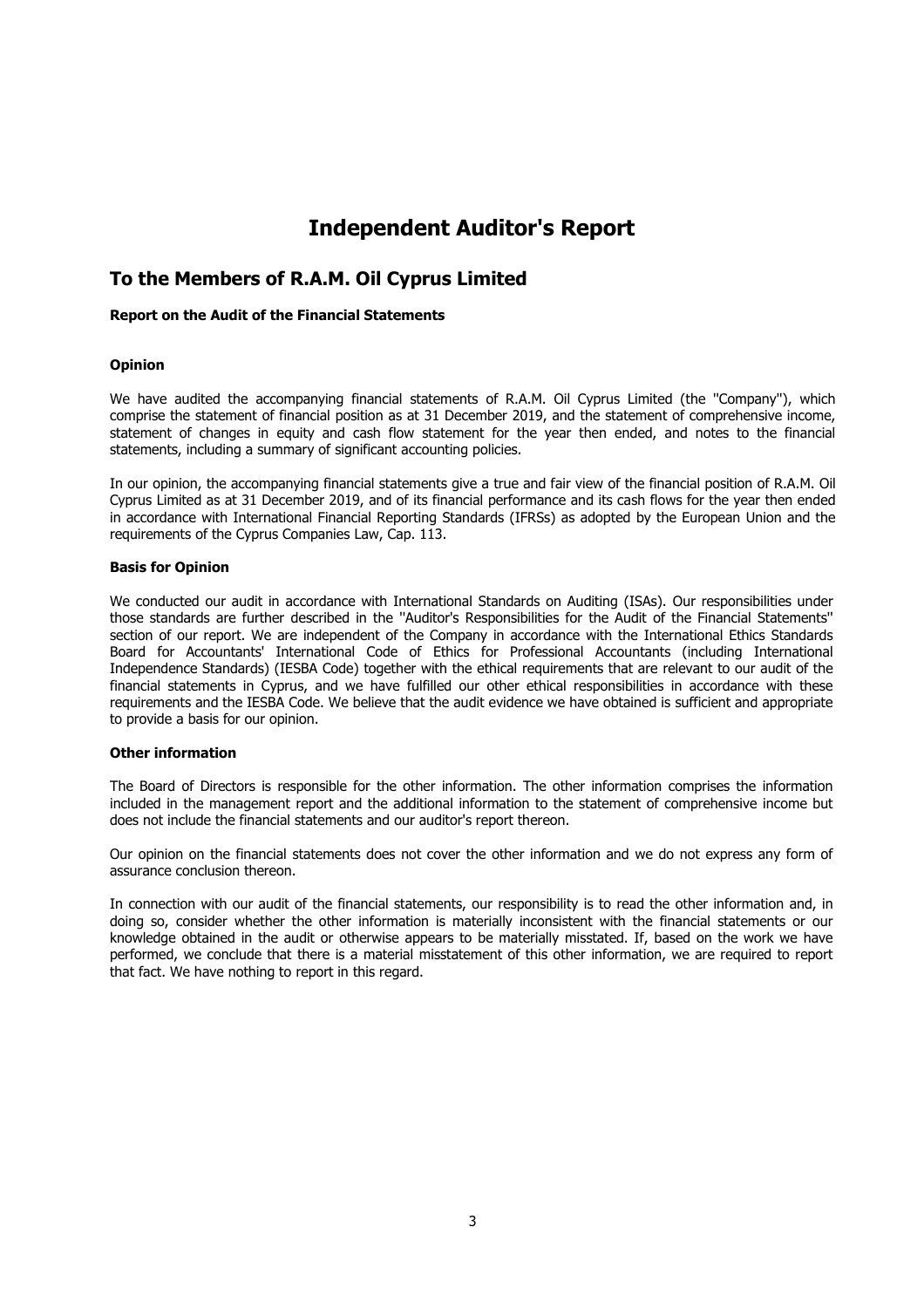#### **Responsibilities of the Board of Directors for the Financial Statements**

The Board of Directors is responsible for the preparation of financial statements that give a true and fair view in accordance with International Financial Reporting Standards as adopted by the European Union and the requirements of the Cyprus Companies Law, Cap. 113, and for such internal control as the Board of Directors determines is necessary to enable the preparation of financial statements that are free from material misstatement, whether due to fraud or error.

In preparing the financial statements, the Board of Directors is responsible for assessing the Company's ability to continue as a going concern, disclosing, as applicable, matters related to going concern and using the going concern basis of accounting unless the Board of Directors either intends to liquidate the Company or to cease operations, or has no realistic alternative but to do so.

The Board of Directors is responsible for overseeing the Company's financial reporting process.

#### **Auditor's Responsibilities for the Audit of the Financial Statements**

Our objectives are to obtain reasonable assurance about whether the financial statements as a whole are free from material misstatement, whether due to fraud or error, and to issue an auditor's report that includes our opinion. Reasonable assurance is a high level of assurance, but is not a guarantee that an audit conducted in accordance with ISAs will always detect a material misstatement when it exists. Misstatements can arise from fraud or error and are considered material if, individually or in the aggregate, they could reasonably be expected to influence the economic decisions of users taken on the basis of these financial statements.

As part of an audit in accordance with ISAs, we exercise professional judgment and maintain professional scepticism throughout the audit. We also:

- Identify and assess the risks of material misstatement of the financial statements, whether due to fraud or error, design and perform audit procedures responsive to those risks, and obtain audit evidence that is sufficient and appropriate to provide a basis for our opinion. The risk of not detecting a material misstatement resulting from fraud is higher than for one resulting from error, as fraud may involve collusion, forgery, intentional omissions, misrepresentations, or the override of internal control.
- Obtain an understanding of internal control relevant to the audit in order to design audit procedures that are appropriate in the circumstances, but not for the purpose of expressing an opinion on the effectiveness of the Company's internal control.
- Evaluate the appropriateness of accounting policies used and the reasonableness of accounting estimates and related disclosures made by the Board of Directors.
- Conclude on the appropriateness of the Board of Directors' use of the going concern basis of accounting and, based on the audit evidence obtained, whether a material uncertainty exists related to events or conditions that may cast significant doubt on the Company's ability to continue as a going concern. If we conclude that a material uncertainty exists, we are required to draw attention in our auditor's report to the related disclosures in the financial statements or, if such disclosures are inadequate, to modify our opinion. Our conclusions are based on the audit evidence obtained up to the date of our auditor's report. However, future events or conditions may cause the Company to cease to continue as a going concern.
- Evaluate the overall presentation, structure and content of the financial statements, including the disclosures, and whether the financial statements represent the underlying transactions and events in a manner that achieves a true and fair view.

We communicate with the Board of Directors regarding, among other matters, the planned scope and timing of the audit and significant audit findings, including any significant deficiencies in internal control that we identify during our audit.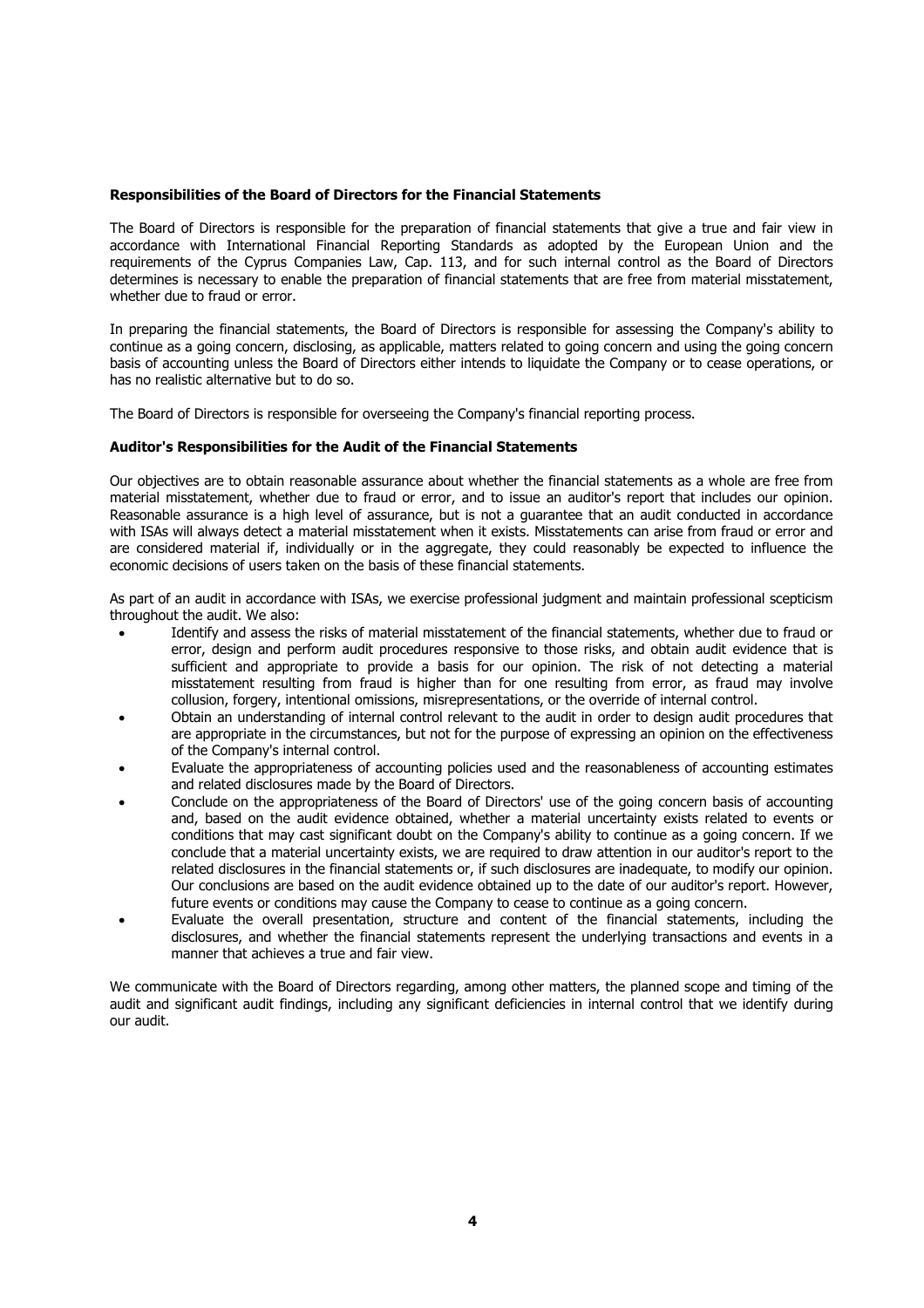#### **Report on Other Legal Requirements**

Pursuant to the additional requirements of the Auditors Law of 2017, we report the following:

- In our opinion, the Management Report has been prepared in accordance with the requirements of the Cyprus Companies Law, Cap 113, and the information given is consistent with the financial statements.
- In our opinion, and in the light of the knowledge and understanding of the Company and its environment obtained in the course of the audit, we have not identified material misstatements in the Management Report.

#### **Other Matter**

This report, including the opinion, has been prepared for and only for the Company's members as a body in accordance with Section 69 of the Auditors Law of 2017 and for no other purpose. We do not, in giving this opinion, accept or assume responsibility for any other purpose or to any other person to whose knowledge this report may come to.

Gabriel Onisiforou Certified Public Accountant and Registered Auditor for and on behalf of

#### **Ernst & Young Cyprus Limited Certified Public Accountants and Registered Auditors**

Nicosia, ................... 2020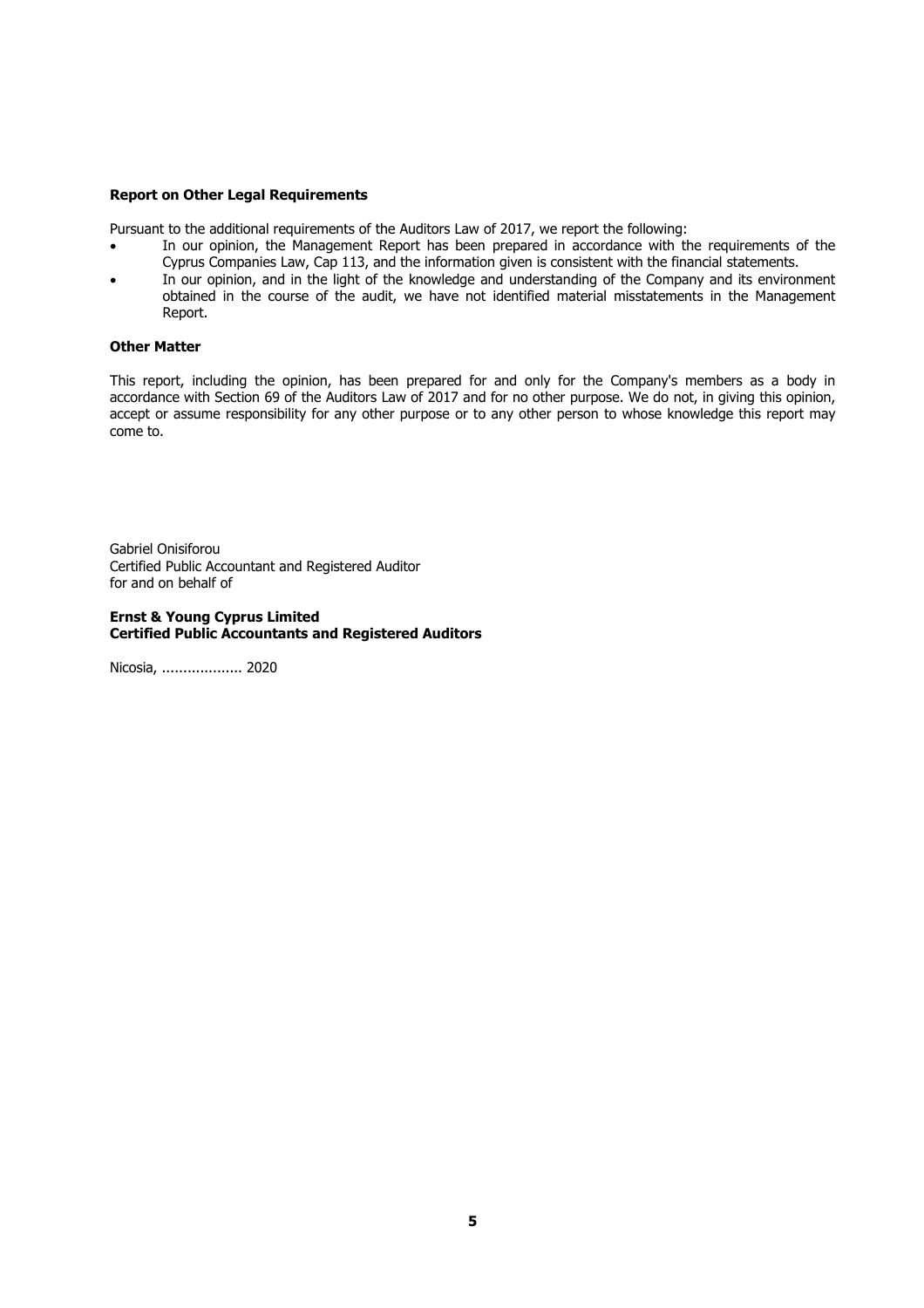# STATEMENT OF COMPREHENSIVE INCOME

Year ended 31 December 2019

|                                                                                                                                               | <b>Note</b> | 2019<br>€                    | 2018<br>€                    |
|-----------------------------------------------------------------------------------------------------------------------------------------------|-------------|------------------------------|------------------------------|
| <b>Revenue</b><br>Cost of sales                                                                                                               | 8<br>9      | 137.108.188<br>(128.934.499) | 142.660.934<br>(134.698.964) |
| <b>Gross profit</b>                                                                                                                           |             | 8.173.689                    | 7.961.970                    |
| Selling, marketing and administrative expenses<br>Other income                                                                                | 9           | (6.366.758)                  | (6.095.033)<br>800           |
| <b>Operating profit</b>                                                                                                                       |             | 1.806.931                    | 1.867.737                    |
| Net finance income                                                                                                                            | 10          | 2.356                        | 21.746                       |
| <b>Profit before tax</b>                                                                                                                      |             | 1.809.287                    | 1.889.483                    |
| Tax                                                                                                                                           | 11          | (219.062)                    | (230.560)                    |
| Net profit for the year                                                                                                                       |             | 1.590.225                    | 1.658.923                    |
| <b>Other comprehensive income</b>                                                                                                             |             |                              |                              |
| Items that will not be classified subsequently to profit or loss:<br>Financial assets at fair value through other comprehensive income - Fair |             |                              |                              |
| Value Loss                                                                                                                                    | 16          | (22.956)                     | (59.449)                     |
|                                                                                                                                               |             | <u>(22.956)</u>              | (59.449)                     |
| Other comprehensive income for the year                                                                                                       |             | (22.956)                     | <u>(59.449)</u>              |
| Total comprehensive income for the year                                                                                                       |             | 1.567.269                    | 1.599.474                    |

The notes on pages 10 to 29 form an integral part of these financial statements.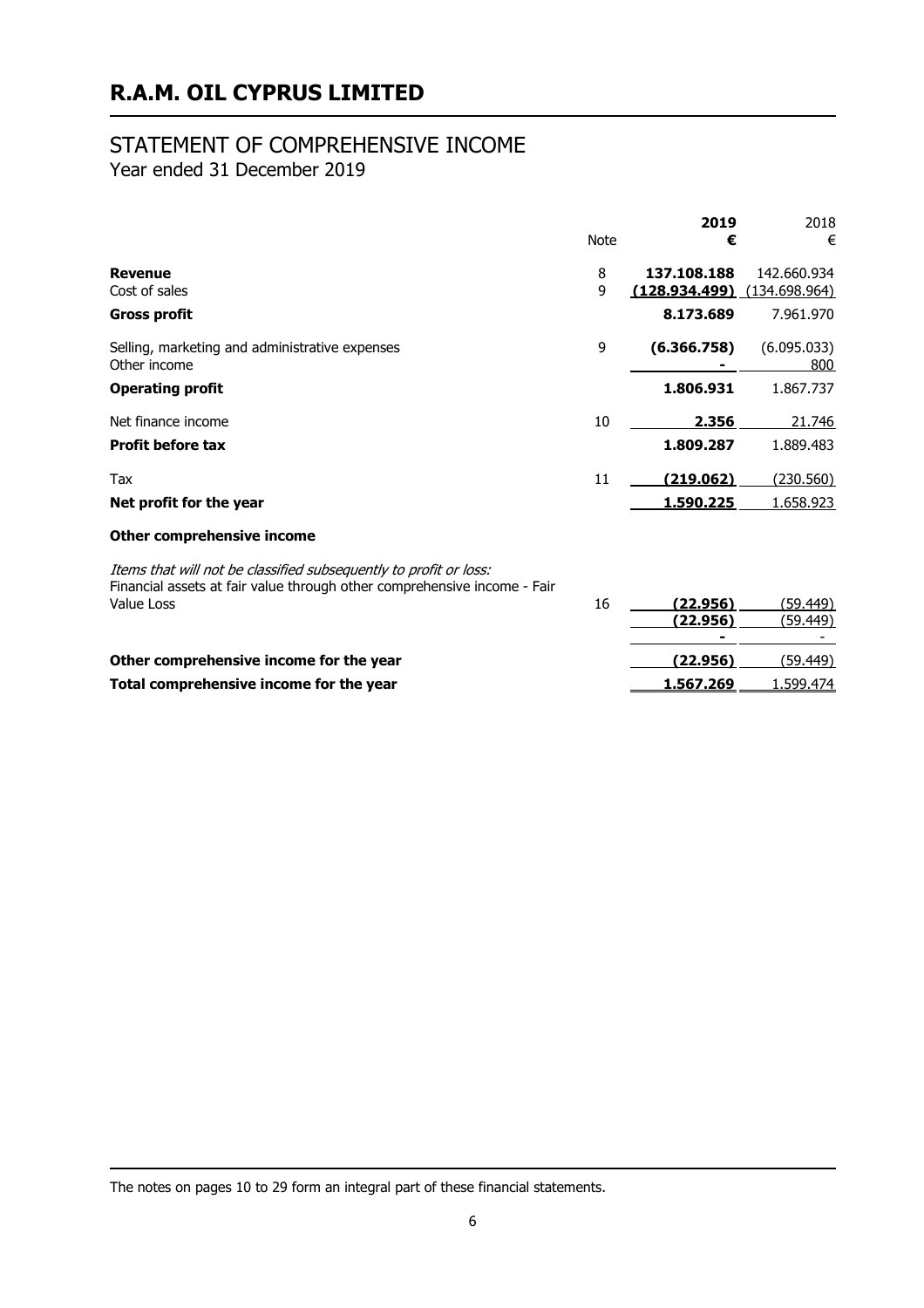# STATEMENT OF FINANCIAL POSITION

31 December 2019

|                                                                   |             | 2019              | 2018               |
|-------------------------------------------------------------------|-------------|-------------------|--------------------|
| <b>ASSETS</b>                                                     | <b>Note</b> | €                 | €                  |
|                                                                   |             |                   |                    |
| <b>Non-current assets</b>                                         |             |                   |                    |
| Property, plant and equipment                                     | 13          | 236.180           | 259.849            |
| Intangible assets<br>Investments in subsidiaries                  | 14<br>15    | 6.243.178         | 5.923.178<br>1.000 |
| Financial assets at fair value through other comprehensive income | 16          | 78.481            | 101.437            |
|                                                                   |             |                   |                    |
|                                                                   |             | 6.557.839         | 6.285.464          |
| <b>Current assets</b>                                             |             |                   |                    |
| <b>Inventories</b>                                                | 17          | 3.490.166         | 3.302.523          |
| Trade and other receivables                                       | 18          | 1.859.574         | 6.055.997          |
| Refundable taxes                                                  | 23          | 8.082             | 7.145              |
| Cash at bank and in hand                                          | 19          | 1.086.272         | 1.409.074          |
|                                                                   |             | 6.444.094         | 10.774.739         |
| <b>Total assets</b>                                               |             | 13.001.933        | 17.060.203         |
| <b>EQUITY AND LIABILITIES</b>                                     |             |                   |                    |
| <b>Equity</b>                                                     |             |                   |                    |
| Share capital                                                     | 20          | 89.900            | 89.900             |
| Share premium                                                     | 20          | 7.910.100         | 7.910.100          |
| Fair value reserve                                                | 16          | 78.481            | 101.437            |
| Retained earnings                                                 |             | 3.338.514         | 5.748.289          |
| <b>Total equity</b>                                               |             | 11.416.995        | 13.849.726         |
| <b>Current liabilities</b>                                        |             |                   |                    |
| Trade and other payables                                          | 22          | 1.584.938         | 3.210.477          |
|                                                                   |             | 1.584.938         | 3.210.477          |
| <b>Total equity and liabilities</b>                               |             | <u>13.001.933</u> | 17.060.203         |

On ................... 2020 the Board of Directors of R.A.M. Oil Cyprus Limited authorised these financial statements for issue.

.................................... .................................... Director Director

Lytras Marios (Appointed 4/10/2019)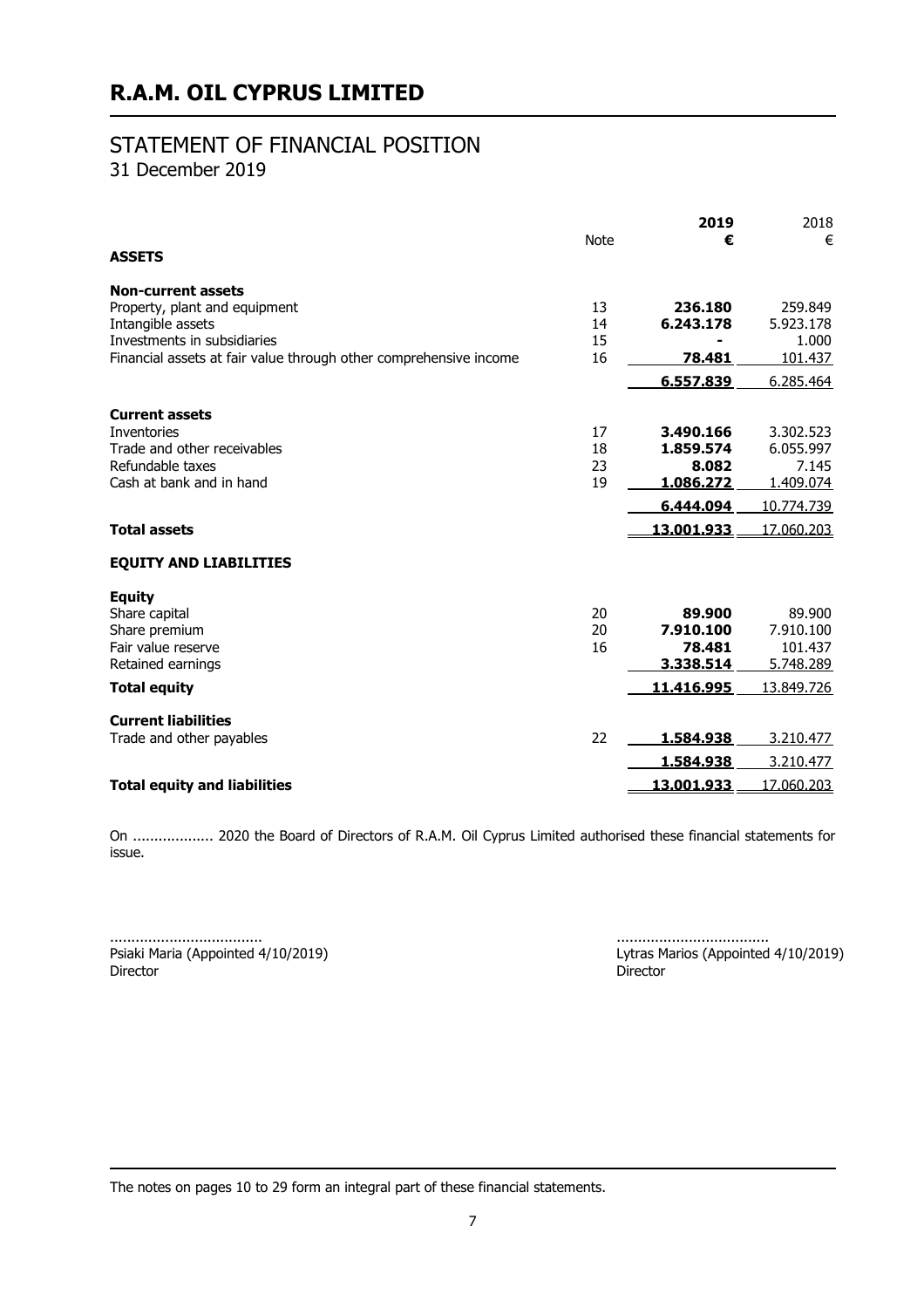### STATEMENT OF CHANGES IN EQUITY

Year ended 31 December 2019

|                                                                                                                       |      |              |                  | <b>Fair value</b><br>reserve - Financ<br>ial assets at fair<br>value through<br>other |                        |                         |
|-----------------------------------------------------------------------------------------------------------------------|------|--------------|------------------|---------------------------------------------------------------------------------------|------------------------|-------------------------|
|                                                                                                                       |      | <b>Share</b> | Share            | comprehensive<br>income                                                               | <b>Retained</b>        | Total                   |
|                                                                                                                       | Note | capital<br>€ | premium<br>€     | €                                                                                     | earnings<br>€          | €                       |
| <b>Balance at 1 January 2018</b>                                                                                      |      | 89,900       | 7.910.100        | 160.886                                                                               | 4.089.366              | 12.250.252              |
| <b>Comprehensive income</b><br>Net profit for the year<br>Change in fair value of the                                 |      |              |                  |                                                                                       | 1.658.923              | 1.658.923               |
| financial assets through OCI                                                                                          |      |              |                  | <u>(59.449)</u>                                                                       |                        | (59.449)                |
| Total comprehensive income for<br>the year                                                                            |      |              |                  | <u>(59.449)</u>                                                                       | 1.658.923              | 1.599.474               |
| <b>Balance at 31 December</b><br>2018/ 1 January 2019<br>Net profit for the year<br>Change in fair value of financial |      | 89,900       | 7.910.100        | 101.437                                                                               | 5.748.289<br>1.590.225 | 13.849.726<br>1.590.225 |
| assets through OCI<br><b>Dividends</b>                                                                                | 12   |              |                  | (22.956)                                                                              | (4.000.000)            | (22.956)<br>(4.000.000) |
| <b>Balance at 31 December 2019</b>                                                                                    |      | 89,900       | <u>7.910.100</u> | <u>78.481</u>                                                                         | 3.338.514              | 11.416.995              |

Share premium is not available for distribution.

Companies which do not distribute 70% of their profits after tax, as defined by the relevant tax law, within two years after the end of the relevant tax year, will be deemed to have distributed as dividends 70% of these profits. Special contribution for defence at 17% will be payable on such deemed dividends to the extent that the ultimate shareholders are both Cyprus tax resident and Cyprus domiciled. The amount of deemed distribution is reduced by any actual dividends paid out of the profits of the relevant year at any time. This special contribution for defence is payable by the Company for the account of the shareholders.

The notes on pages 10 to 29 form an integral part of these financial statements.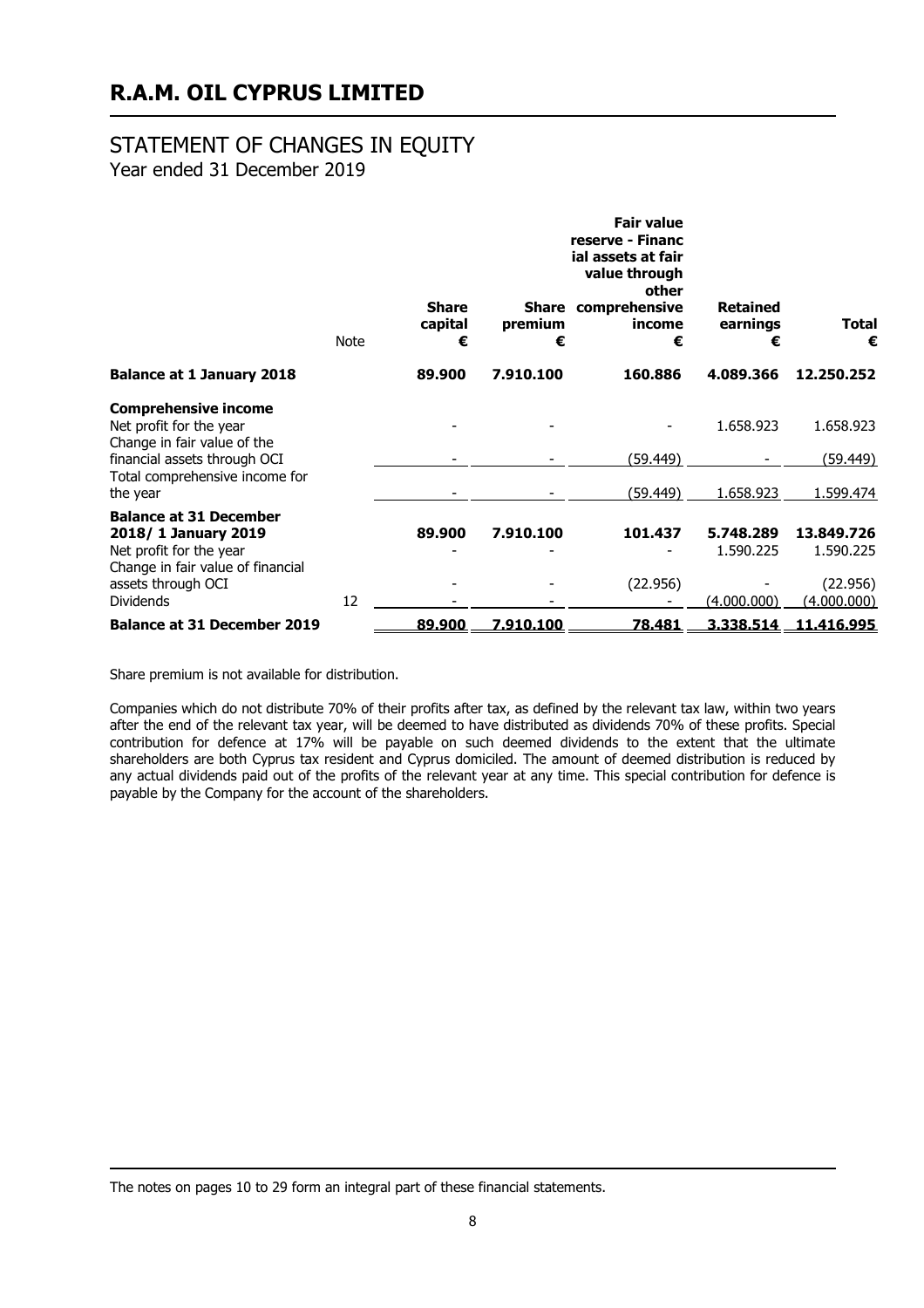### CASH FLOW STATEMENT

Year ended 31 December 2019

|                                                              |             | 2019               | 2018               |
|--------------------------------------------------------------|-------------|--------------------|--------------------|
|                                                              | <b>Note</b> | €                  | €                  |
| <b>CASH FLOWS FROM OPERATING ACTIVITIES</b>                  |             |                    |                    |
| <b>Profit before tax</b>                                     |             | 1.809.287          | 1.889.483          |
| Adjustments for:                                             |             |                    |                    |
| Depreciation of property, plant and equipment                | 13          | 24.510             | 17.609             |
| Other income                                                 |             |                    | (798)              |
| Interest expense                                             | 10          | 395                | 1.056              |
|                                                              |             | 1.834.192          | 1.907.350          |
| Changes in working capital:                                  |             |                    |                    |
| Increase in inventories                                      |             | (187.643)          | (610.670)          |
| Decrease/(increase) in trade and other receivables           |             | 4.196.423          | (432.270)          |
| (Decrease)/increase in trade and other payables              |             | (1.625.539)        | 1.498.279          |
| <b>Cash generated from operations</b>                        |             | 4.217.433          | 2.362.689          |
| Tax paid                                                     |             | (219.999)          | (271.705)          |
| Net cash generated from operating activities                 |             | 3.997.434          | 2.090.984          |
| <b>CASH FLOWS FROM INVESTING ACTIVITIES</b>                  |             |                    |                    |
| Payment for purchase of intangible assets                    | 14          | (320.000)          | (2.040.000)        |
| Payment for purchase of property, plant and equipment        | 13          | (841)              | (210.280)          |
| Proceeds from disposal of property, plant and equipment      |             |                    | 798                |
| Proceeds from sale of investments in subsidiary undertakings |             | <u>1.000</u>       |                    |
| Net cash used in investing activities                        |             | (319.841)          | <u>(2.249.482)</u> |
|                                                              |             |                    |                    |
| <b>CASH FLOWS FROM FINANCING ACTIVITIES</b>                  |             |                    |                    |
| Interest paid                                                |             | (395)              | (1.056)            |
| Dividends paid                                               | 12          | (4.000.000)        |                    |
| Net cash used in financing activities                        |             | <u>(4.000.395)</u> | (1.056)            |
| Net decrease in cash and cash equivalents                    |             | (322.802)          | (159.554)          |
| Cash and cash equivalents at beginning of the year           |             | 1.409.074          | 1.568.628          |
| Cash and cash equivalents at end of the year                 | 19          | 1.086.272          | 1.409.074          |

The notes on pages 10 to 29 form an integral part of these financial statements.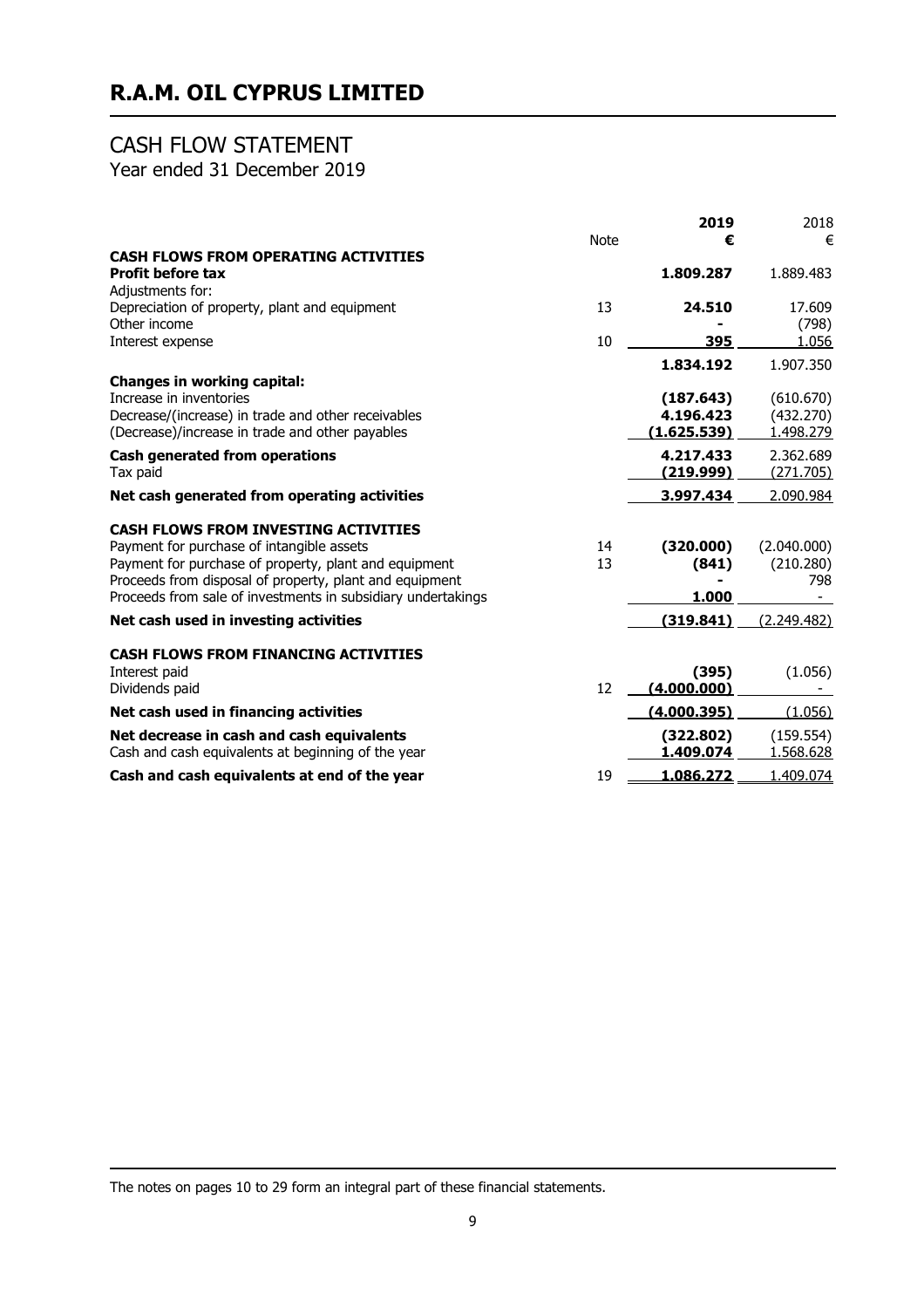### NOTES TO THE FINANCIAL STATEMENTS Year ended 31 December 2019

#### **1. Corporate information**

#### **Country of incorporation**

R.A.M. Oil Cyprus Limited (the ''Company'') was incorporated in Cyprus on 26 November 2008 as a private limited liability company under the provisions of the Cyprus Companies Law, Cap. 113. Its registered office is at 3 Ellispontou Street, Strovolos, 2015, Nicosia, Cyprus.

#### **Principal activities**

The principal activities of the Company, which are unchanged from last year, is to sell petroleum products through various petrol stations and the airports in Cyprus. The Company also generates revenue from the sales of shop items, sales of promotional products and car wash sales. The Company has retail service stations usage agreements with its related party Hellenic Petroleum Cyprus Limited for the management of the petrol stations. These petrol stations are operated by other parties in accordance with agreements with the Company and in exchange, the Company pays petrol stations managing costs.

#### Operating Environment

On 11 March 2020, the World Health Organisation declared the Coronavirus COVID-19 outbreak to be a pandemic in recognition of its rapid spread across the globe. Many governments are taking increasingly stringent steps to help contain, and in many jurisdictions, now delay, the spread of the virus, including: requiring self-isolation/ quarantine by those potentially affected, implementing social distancing measures, and controlling or closing borders and "locking-down" cities/regions or even entire countries. These measures have slowed down the economies both in Cyprus but globally as well with the potential of having wider impacts on the respective economies as the measures persist for a greater period of time – more information on post balance sheet event note 27.

#### **2. Basis of preparation**

The financial statements have been prepared in accordance with International Financial Reporting Standards (IFRSs) as adopted by the European Union (EU) and the requirements of the Cyprus Companies Law, Cap.113. The financial statements have been prepared under the historical cost convention as modified by the revaluation of financial assets at fair value through OCI.

The preparation of financial statements in conformity with IFRS requires the use of certain critical accounting estimates and requires management to exercise its judgment in the process of applying the Company's accounting policies. The areas involving a higher degree of judgment or complexity, or areas where assumptions and estimates are significant to the financial statements are disclosed in Note 7.

#### **3. Adoption of new or revised standards and interpretations**

During the current year the Company adopted all the new and revised International Financial Reporting Standards (IFRS) that are relevant to its operations and are effective for accounting periods beginning on 1 January 2019,. This adoption did not have a material effect on the accounting policies of the Company, including IFRS 16 Leases.

The accounting principles and calculations used in the preparation of the financial statements are consistent with those applied in the preparation of the financial statements for the year ended 31 December 2018 and have been consistently applied in all periods presented in this report. Several other amendments and interpretations apply for the first time in 2019 but do not have a significant impact on the financial statements of the Company for the year ended 31 December 2019.

#### **4. Summary of significant accounting policies**

The principal accounting policies adopted in the preparation of these financial statements are set out below. These policies have been consistently applied to all years presented in these financial statements unless otherwise stated.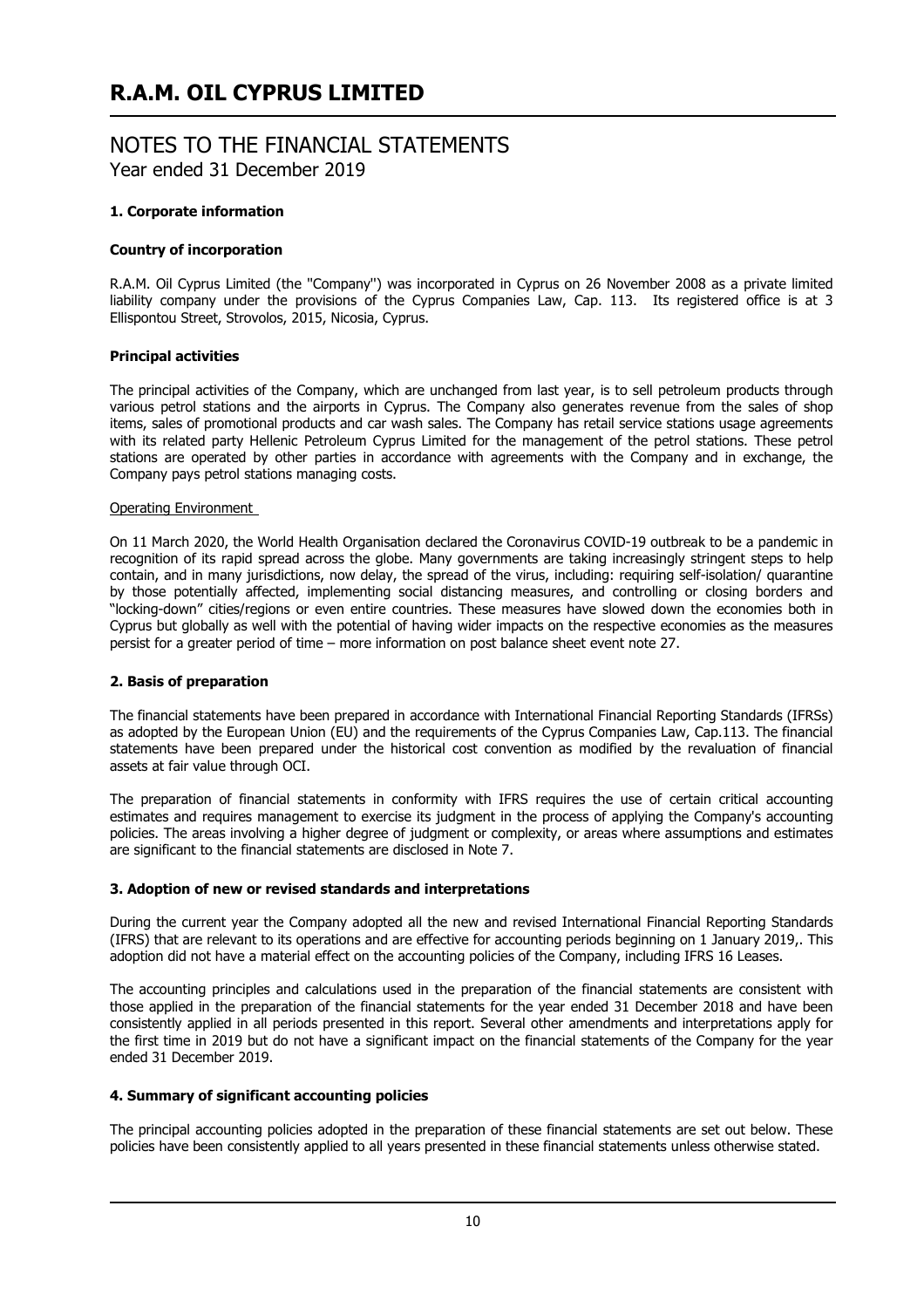### NOTES TO THE FINANCIAL STATEMENTS Year ended 31 December 2019 **Retail Service Stations Usage Rights**

Retail Service Stations Usage rights represent upfront lump-sum amounts to purchase retail licenses to operate service stations from the Company's related party Hellenic Petroleum Cyprus Limited. These licenses are not directly linked with a lease agreement and have an indefinite useful economic life. Such payments made to secure branding and future revenues for the Company that were not available in the past and are therefore capitalized in accordance with IAS 38, Intangible Assets. At each year-end management performs an impairment assessment.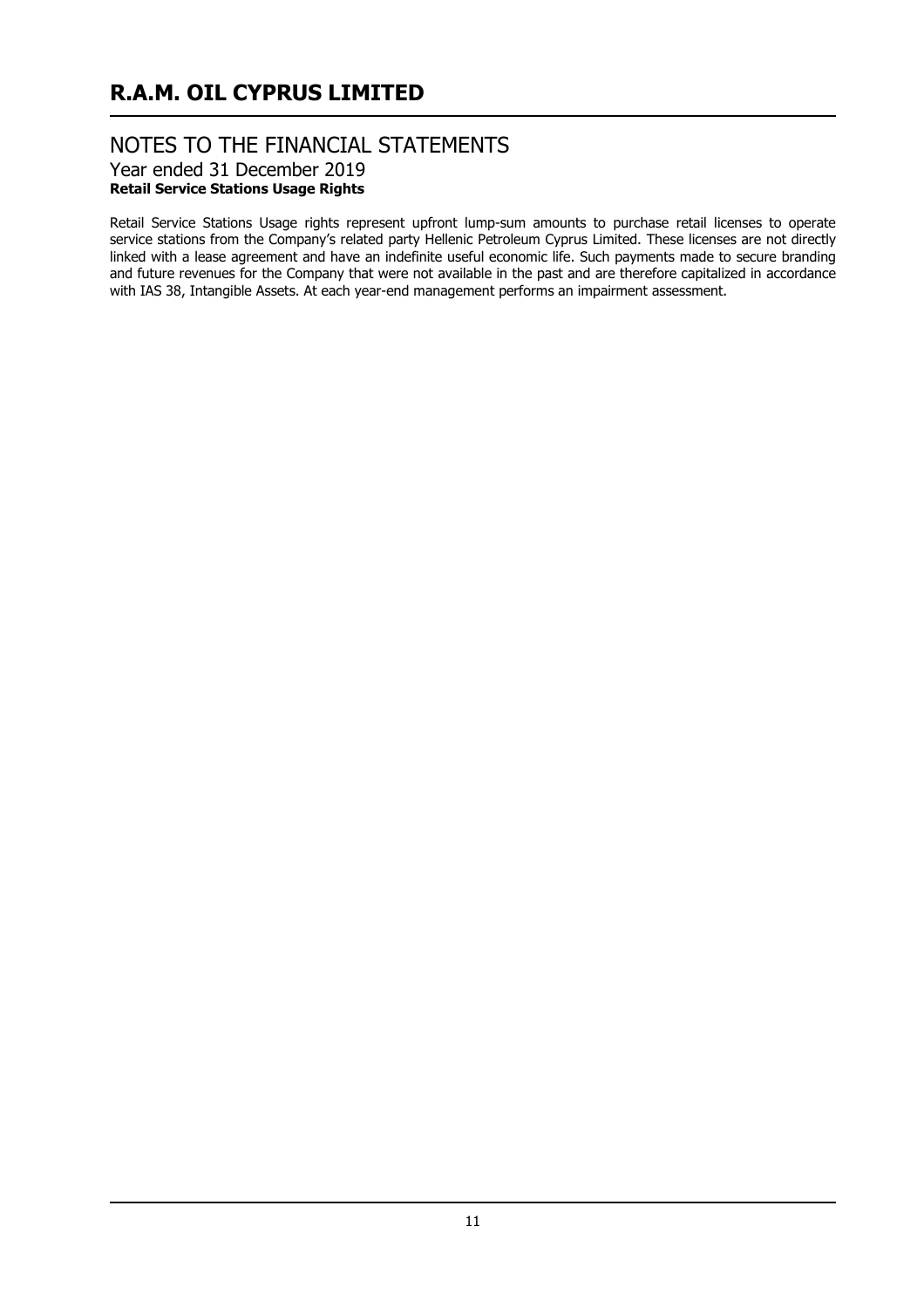### NOTES TO THE FINANCIAL STATEMENTS Year ended 31 December 2019

#### **4. Summary of significant accounting policies (continued)**

#### **Revenue from contracts with customers**

#### **Recognition and measurement**

IFRS 15 establishes a five step model that applies to revenue earned from a contract with a customer (with limited exceptions), regardless of the type of revenue transaction or the industry. The standard's requirements also apply to the recognition and measurement of gains and losses on the sale of some non financial assets that are not in the Company's ordinary activities (e.g. sales of property, plant and equipment or intangible).

The Company recognizes revenue when (or as) a contractual promise to a customer (performance obligation) is fulfilled by transferring a promised good or service (which is when the customer obtains control over the promised goods or services). If a contract contains more than one performance obligation, the total transaction price of the contract is allocated among the individual, separate performance obligations based on their relative standalone selling prices. The amount of revenue recognized is the amount allocated to the satisfied performance obligation based on the consideration that the Company expects to receive in accordance with the terms of the contracts with the customers.

Revenue represents the amount of consideration to which the Company expects to be entitled in exchange for transferring the promised goods or services to the customer, excluding amounts collected on behalf of third parties (for example, value-added taxes); the transaction price. The Company includes in the transaction price an amount of variable consideration as a result of rebates/discounts only to the extent that it is highly probable that a significant reversal in the amount of cumulative revenue recognised will not occur when the uncertainty associated with the variable consideration is subsequently resolved. Estimations for rebates and discounts are based on the Company's experience with similar contracts and forecasted sales to the customer.

The Company bases its estimates on historical results, taking into consideration the type of customer, the type of transaction and the specifics of each arrangement. In evaluating whether collectability of an amount of consideration is probable, the Company considers only the customer's ability and intention to pay that amount of consideration when it is due.

#### **Sale of products**

Sales of products are recognised at the point in time when the Company satisfies its performance obligation by transferring control over the promised products to the customer, which is usually when the products are delivered to the customer, risk of obsolescence and loss have been transferred to the customer and the customer has accepted the products.

#### **Finance income**

Finance income is recognised on a time-proportion basis using the effective method.

#### **Borrowing costs**

Borrowing costs directly attributable to the acquisition, construction or production of qualifying assets, which are assets that necessarily take a substantial period of time to get ready for their intended use or sale, are added to the cost of those assets, until such time as the assets are substantially ready for their intended use or sale. Investment income earned on the temporary investment of specific borrowings pending their expenditure on qualifying assets is deducted from the borrowing costs eligible for capitalisation.

All other borrowing costs are recognised in profit or loss in the period in which they are incurred.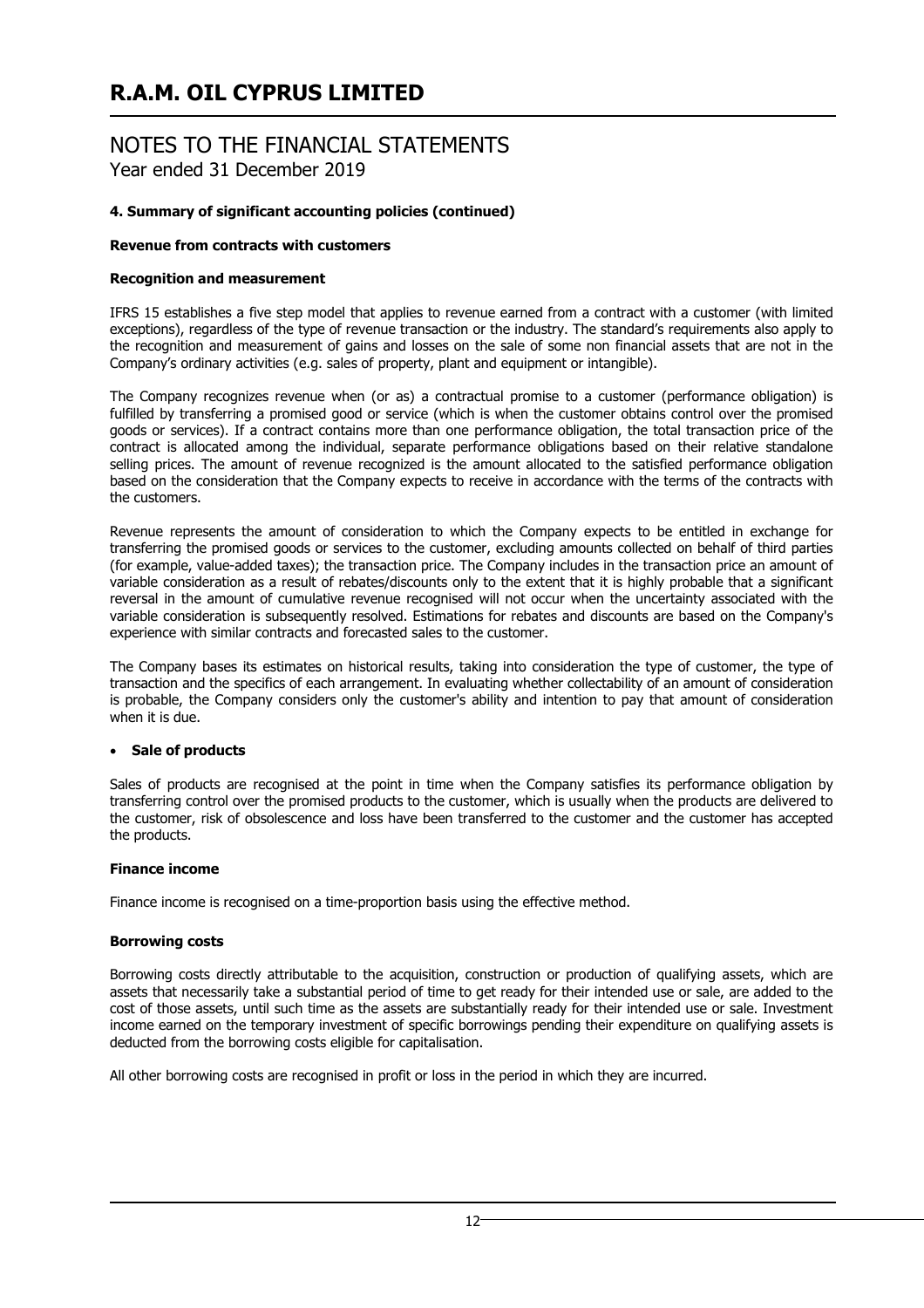### NOTES TO THE FINANCIAL STATEMENTS

Year ended 31 December 2019

#### **4. Summary of significant accounting policies (continued)**

#### **Foreign currency translation**

#### **(1) Functional and presentation currency**

Items included in the Company's financial statements are measured using the currency of the primary economic environment in which the entity operates ('the functional currency'). The financial statements are presented in Euro (€), which is the Company's functional and presentation currency.

#### **(2) Transactions and balances**

Foreign currency transactions are translated into the functional currency using the exchange rates prevailing at the dates of the transactions. Foreign exchange gains and losses resulting from the settlement of such transactions and from the translation at year-end exchange rates of monetary assets and liabilities denominated in foreign currencies are recognised in profit or loss. Translation differences on fair value through other comprehensive income financial assets are recognised in other comprehensive income and then included in the fair value reserve in equity. Translation differences on fair value through other comprehensive income debt securities are recognised in profit and loss.

#### **Tax**

The tax expense for the period comprises current and deferred tax. Tax is recognised in profit or loss, except to the extent that it relates to items recognised in other comprehensive income or directly in equity. In this case, the tax is also recognised in other comprehensive income or directly in equity, respectively.

The current income tax charge is calculated in the basis of the tax laws enacted or substantively enacted at the reporting date in the country in which the Company operates and generates taxable income. Management periodically evaluates positions taken in tax returns with respect to situations in which applicable tax regulation is subject to interpretation. If applicable tax regulation is subject to interpretation, it establishes provision where appropriate on the basis of amounts expected to be paid to the tax authorities.

Deferred income tax is recognised using the liability method, on temporary differences arising between the tax bases of assets and liabilities and their carrying amounts in the financial statements. However, the deferred income tax is not accounted for if it arises from initial recognition of an asset or liability in a transaction other than a business combination that at the time of transaction affects neither accounting nor taxable profit or loss. Deferred income tax is determined using tax rates and laws that have been enacted or substantially enacted by the reporting date and are expected to apply when the related deferred income tax asset is realised or the deferred income tax liability is settled.

Deferred income tax assets are recognised to the extent that it is probable that future taxable profits will be available against which the temporary differences can be utilised.

Deferred income tax assets and liabilities are offset when there is a legally enforceable right to offset current tax assets against current tax liabilities and when the deferred income tax assets and liabilities relate to income taxes levied by the same taxation authority on the Company where there is an intention to settle the balances on a net basis.

#### **Dividends**

Dividends on ordinary shares are recognised as a liability and deducted from equity when they are approved by the Company's shareholders. Interim dividends are deducted from equity when they are declared and approved by the Company's Directors.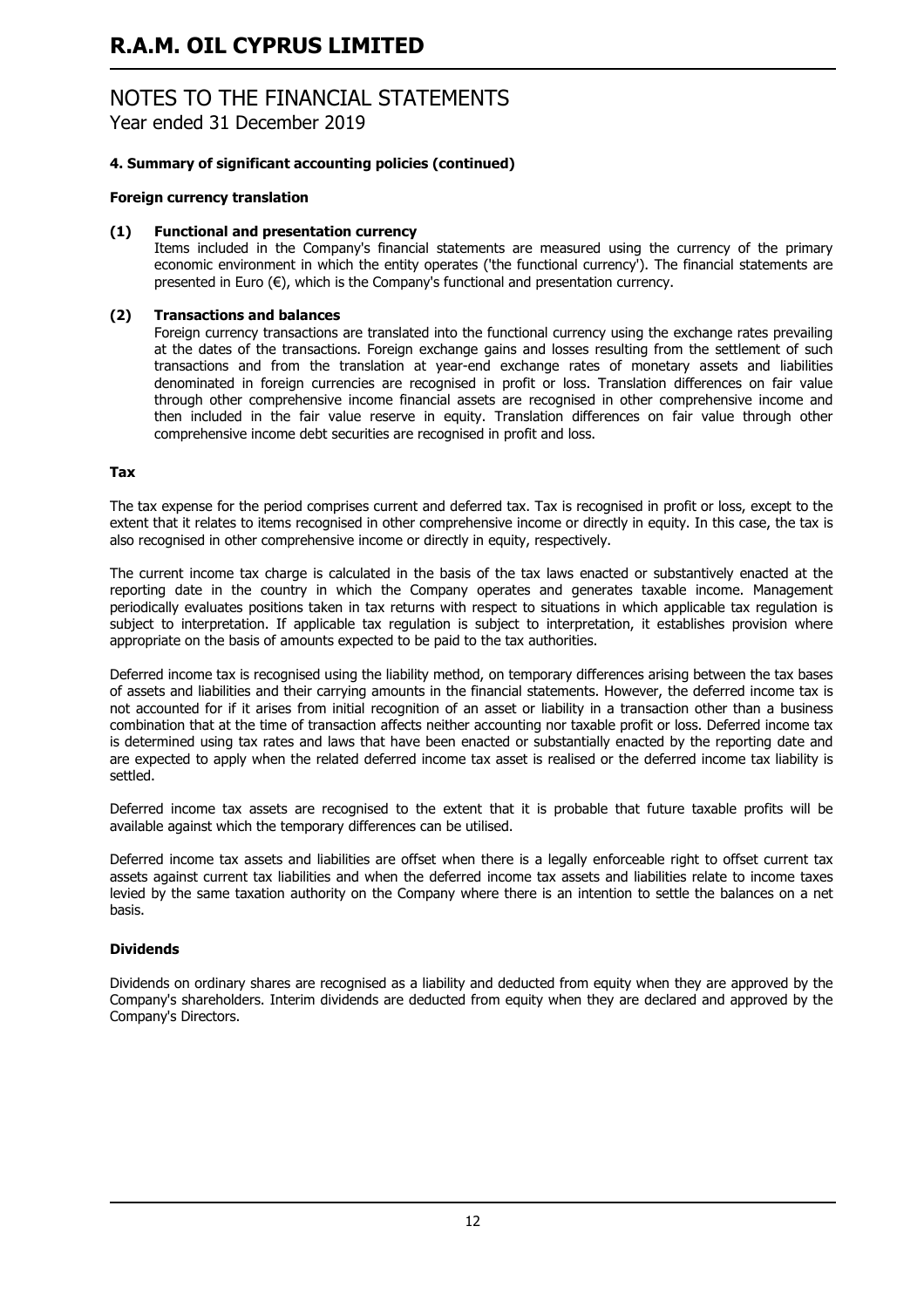# NOTES TO THE FINANCIAL STATEMENTS

Year ended 31 December 2019

#### **4. Summary of significant accounting policies (continued) Property, plant and equipment**

Plant and equipment are stated at historical cost less accumulated depreciation and any accumulated impairment losses.

Depreciation is calculated on the straight-line method so as to write off the cost of each asset to its residual value over its estimated useful life. The annual depreciation rates used are as follows:

Motor vehicles 10-20 Plant and machinery 10

 $0/2$ 

The assets residual values and useful lives are reviewed, and adjusted if appropriate, at each reporting date.

Where the carrying amount of an asset is greater than its estimated recoverable amount, the asset is written down immediately to its recoverable amount.

Expenditure for repairs and maintenance of property, plant and equipment is charged to profit or loss of the year in which it is incurred. The cost of major renovations and other subsequent expenditure are included in the carrying amount of the asset when it is probable that future economic benefits in excess of the originally assessed standard of performance of the existing asset will flow to the Company. Major renovations are depreciated over the remaining useful life of the related asset.

An item of property, plant and equipment is derecognised upon disposal or when no future economic benefits are expected to arise from the continued use of the asset. Any gain or loss arising on the disposal or retirement of an item of property, plant and equipment is determined as the difference between the sales proceeds and the carrying amount of the asset and is recognised in profit or loss.

#### **Impairment of non-financial assets**

Assets that have an indefinite useful life are not subject to amortisation and are tested annually for impairment. Assets that are subject to depreciation or amortisation are reviewed for impairment whenever events or changes in circumstances indicate that the carrying amount may not be recoverable. An impairment loss is recognised for the amount by which the asset's carrying amount exceeds its recoverable amount. The recoverable amount is the higher of an asset's fair value less costs to sell and value in use. For the purposes of assessing impairment, assets are grouped at the lowest levels for which there are separately identifiable cash flows (cash-generating units).

#### **Financial instuments**

Financial assets and financial liabilities are recognised in the Company's statement of financial position when the Company becomes a party to the contractual provisions of the instrument.

Financial assets are classified, at initial recognition, as subsequently measured at amortised cost, fair value through other comprehensive income (OCI), and fair value through profit or loss.

The classification of financial assets at initial recognition depends on the financial asset's contractual cash flow characteristics and the Company's business model for managing them. In order for a financial asset to be classified and measured at amortised cost or fair value through OCI, it needs to give rise to cash flows that are 'solely payments of principal and interest (SPPI)' on the principal amount outstanding. This assessment is referred to as the SPPI test and is performed at an instrument level.

The Company's business model for managing financial assets refers to how it manages its financial assets in order to generate cash flows. The business model determines whether cash flows will result from collecting contractual cash flows, selling the financial assets, or both.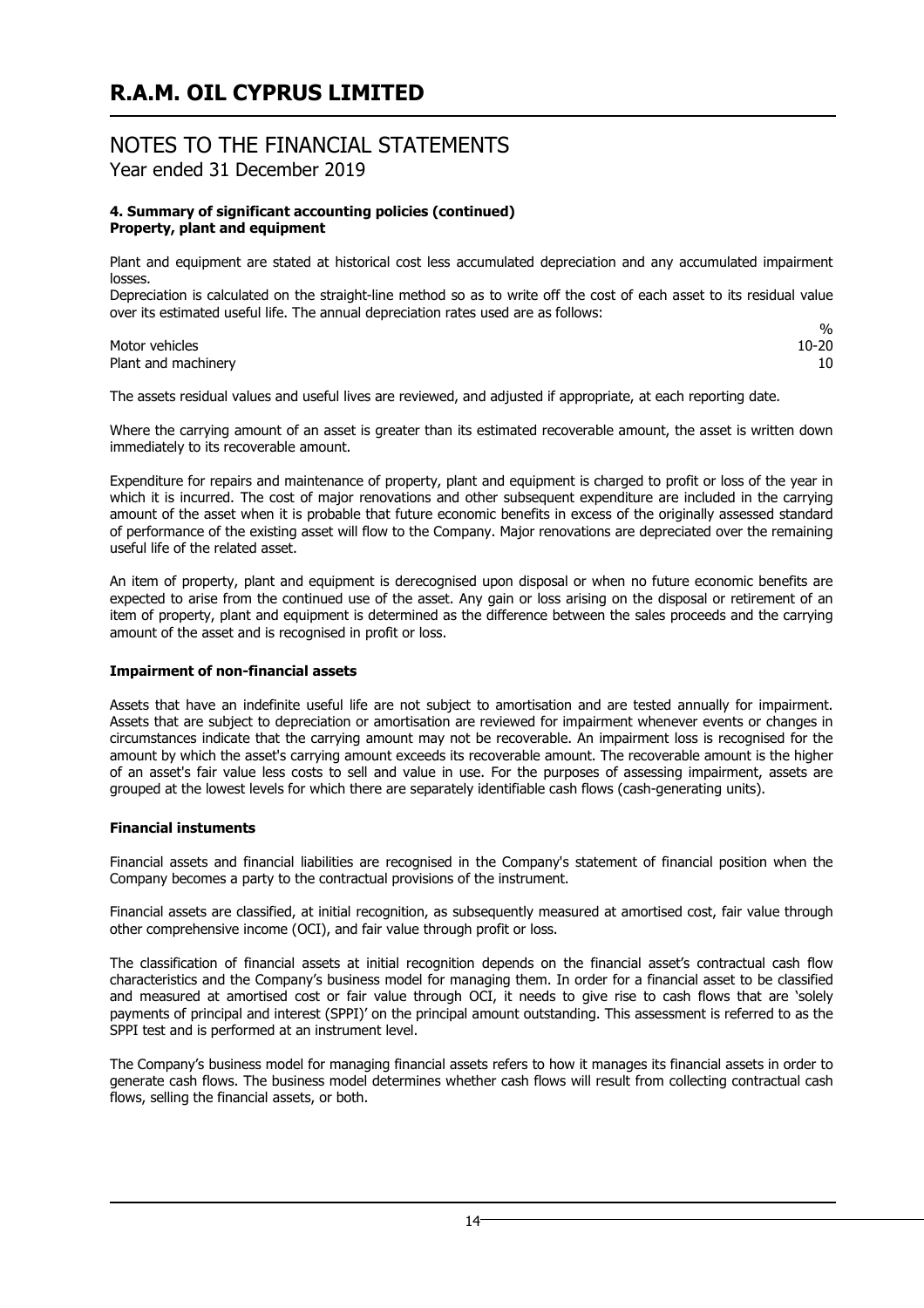### NOTES TO THE FINANCIAL STATEMENTS Year ended 31 December 2019

#### **4. Summary of significant accounting policies (continued)**

#### **Financial instuments (continued)**

Purchases or sales of financial assets that require delivery of assets within a time frame established by regulation or convention in the market place (regular way trades) are recognised on the trade date, i.e., the date that the Company commits to purchase or sell the asset.

#### Subsequent measurement

For purposes of subsequent measurement, financial assets are classified in three categories:

• Financial assets at amortised cost (debt instruments)

• Financial assets designated at fair value through OCI with no recycling of cumulative gains and losses upon derecognition (equity instruments)

- Financial assets at fair value through profit or loss
- (a) Financial assets at fair value through profit or loss

Financial assets at fair value through profit or loss include financial assets held for trading, financial assets designated upon initial recognition at fair value through profit or loss, or financial assets mandatorily required to be measured at fair value. Financial assets are classified as held for trading if they are acquired for the purpose of selling or repurchasing in the near term.

Derivatives are also categorised as 'held for trading' unless they are designated as hedges. Assets in this category are classified as current assets if they are either held for trading or are expected to be realised within 12 months of the end of the reporting period, otherwise they are classified as non-current. Financial assets with cash flows that are not solely payments of principal and interest are classified and measured at fair value through profit or loss, irrespective of the business model.

#### (b) Financial assets at amortised cost

The Company measures financial assets at amortised cost if both of the following conditions are met: a) the financial asset is held within a business model with the objective to hold financial assets in order to collect contractual cash flows and b) the contractual terms of the financial asset give rise on specified dates to cash flows that are solely payments of principal and interest on the principal amount outstanding. Financial assets at amortised cost are subsequently measured using the effective interest (EIR) method and are subject to impairment. Gains and losses are recognised in profit or loss when the asset is derecognised, modified or impaired.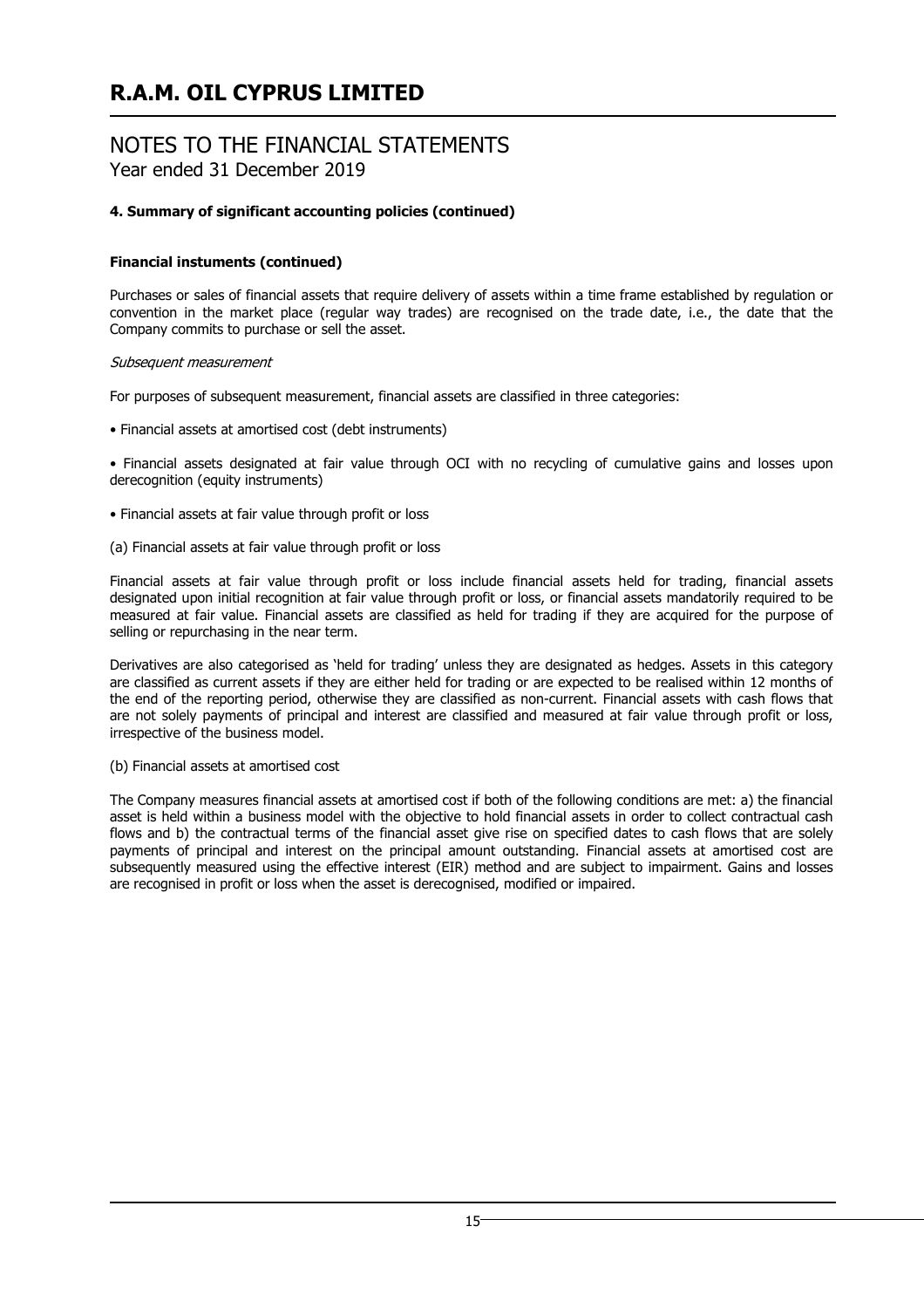### NOTES TO THE FINANCIAL STATEMENTS Year ended 31 December 2019

#### **4. Summary of significant accounting policies (continued)**

#### **Financial instuments (continued)**

(c) Financial assets at fair value through OCI with no recycling of cumulative gains and losses upon derecognition (equity instruments).

Upon initial recognition, the Company can elect to classify irrevocably its equity investments as equity instruments designated at fair value through OCI when they meet the definition of equity under IAS 32 Financial Instruments: Presentation and are not held for trading. The classification is determined on an instrument-by-instrument basis. Gains and losses on these financial assets are never recycled to profit or loss. Dividends are recognised as other income in the statement of profit or loss when the right of payment has been established, except when the Company benefits from such proceeds as a recovery of part of the cost of the financial asset, in which case, such gains are recorded in OCI. Equity instruments designated at fair value through OCI are not subject to impairment assessment.

#### Impairment of financial assets

The Company recognises an allowance for expected credit losses (ECLs) for all debt instruments not held at fair value through profit or loss. ECLs are based on the difference between the contractual cash flows due in accordance with the contract and all the cash flows that the Company expects to receive, discounted at an approximation of the original effective interest rate. The expected cash flows will include cash flows from the sale of collateral held or other credit enhancements that are integral to the contractual terms.

ECLs are recognised in two stages. For credit exposures for which there has not been a significant increase in credit risk since initial recognition, ECLs are provided for credit losses that result from default events that are possible within the next 12-months (a 12-month ECL). For those credit exposures for which there has been a significant increase in credit risk since initial recognition, a loss allowance is required for credit losses expected over the remaining life of the exposure, irrespective of the timing of the default (a lifetime ECL).

The Company calculates ECL using the following three components:

- exposure at default (EAD),
- loss given default (LGD) and
- probability of default (PD)

EAD represents the expected exposure in the event of a default during the life of a financial instrument. For estimating the probability of default (PD), the Company use credit ratings from external rating agencies. The PD is determined on the basis of the assessment of a counterparty by reference to the relationship between the rating and PD. LGD represents an estimate of the loss if default occurs at a given time. It is usually expressed as a percentage of the EAD. It takes into account parameters such as historical loss and/or recovery rates as well as the collateral value which is discounted to the present value determining the amount of the expected shortfall.

#### Trade receivables

Trade receivables are amounts due from customers for goods sold or services performed in the ordinary course of business. If collection is expected in one year or less (or in the normal operating cycle of the business if longer), they are classified as current assets. If not, they are presented as non-current assets.

Trade receivables are recognised initially at fair value and subsequently measured at amortised cost using the effective interest method, less provision for expected credit losses.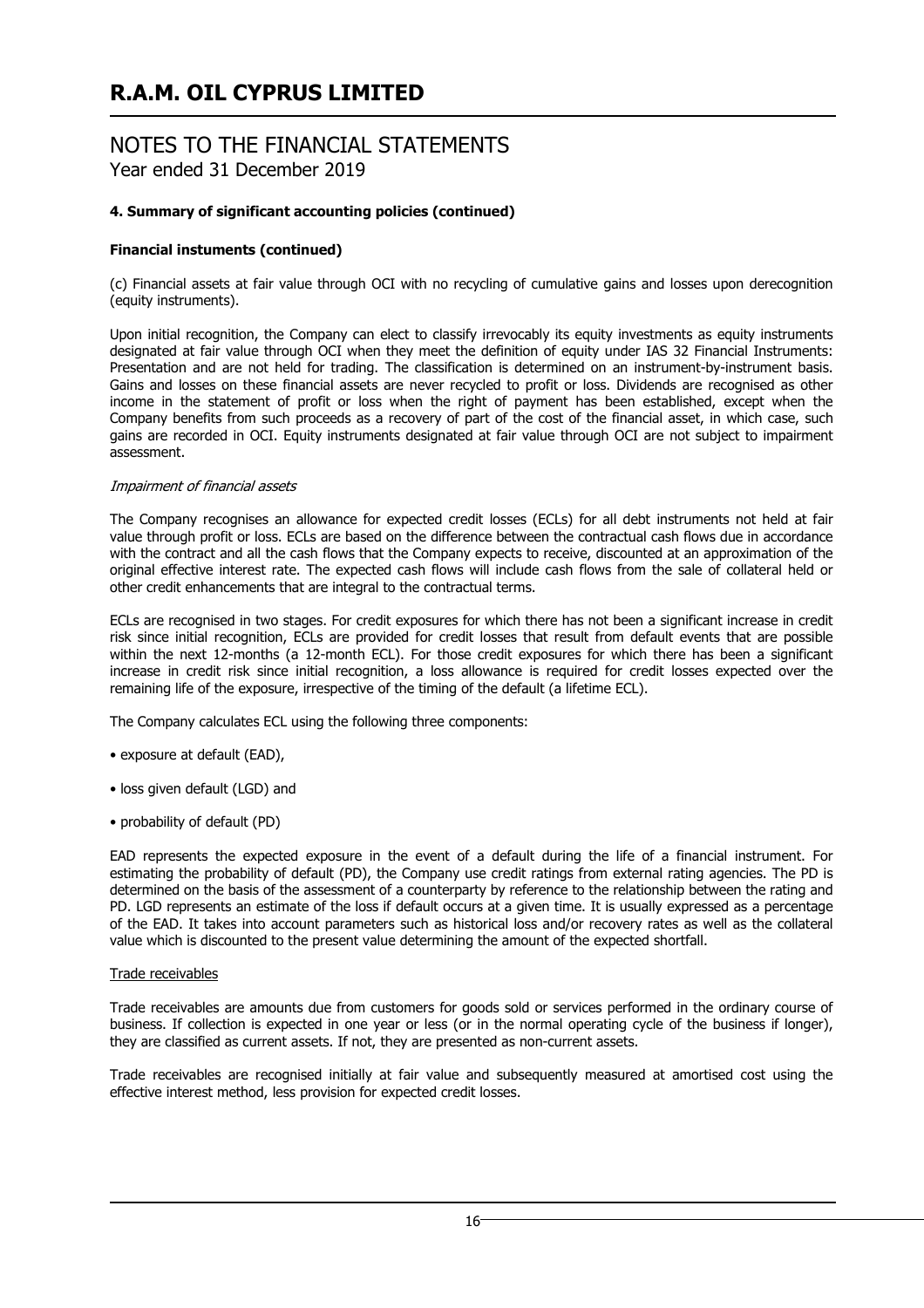### NOTES TO THE FINANCIAL STATEMENTS Year ended 31 December 2019

#### **4. Summary of significant accounting policies (continued)**

#### **Financial instuments (continued)**

#### Trade receivables (continued)

For trade receivables, which are not in default the Company applies the simplified approach, in accordance with IFRS 9 and calculates ECLs based on lifetime expected credit losses. The Company has established a provision matrix that is based on the Company's historical credit loss experience, adjusted for forward-looking factors specific to the debtors and the economic environment. On the other hand, trade receivables in default are assessed on a case by case basis. The amount of the provision is recognised in the statement of comprehensive income and is included in "Selling and distribution expenses".

#### Cash and cash equivalents

For the purpose of the cash flow statement, cash and cash equivalents comprise cash on hand, deposits held at call with banks and bank overdrafts. In the statement of financial position, bank overdrafts are included in borrowings in current liabilities.

#### **Trade and other payable**

Trade and other payables are obligations to pay for goods or services that have been acquired in the ordinary course of business from suppliers. Trade and other payables are classified as current liabilities if payment is due within one year or less (or in the normal operating cycle of the Company if longer). If not, they are presented as non-current liabilities.

Trade and other payables are recognised initially at fair value and subsequently measured at amortised cost using the effective interest method.

#### **Derecognition of financial assets and liabilities**

#### **Financial assets**

A financial asset (or, where applicable a part of a financial asset or part of a group of similar financial assets) is derecognised when:

- the rights to receive cash flows from the asset have expired;
- the Company retains the right to receive cash flows from the asset, but has assumed an obligation to pay them in full without material delay to a third party under a 'pass through' arrangement; or
- the Company has transferred its rights to receive cash flows from the asset and either (a) has transferred substantially all the risks and rewards of the asset, or (b) has neither transferred nor retained substantially all the risks and rewards of the asset, but has transferred control of the asset.

#### **Financial liabilities**

A financial liability is derecognised when the obligation under the liability is discharged or cancelled or expires.

When an existing financial liability is replaced by another from the same lender on substantially different terms, or the terms of an existing liability are substantially modified, such an exchange or modification is treated as a derecognition of the original liability and the recognition of a new liability, and the difference in the respective carrying amounts is recognised in profit or loss.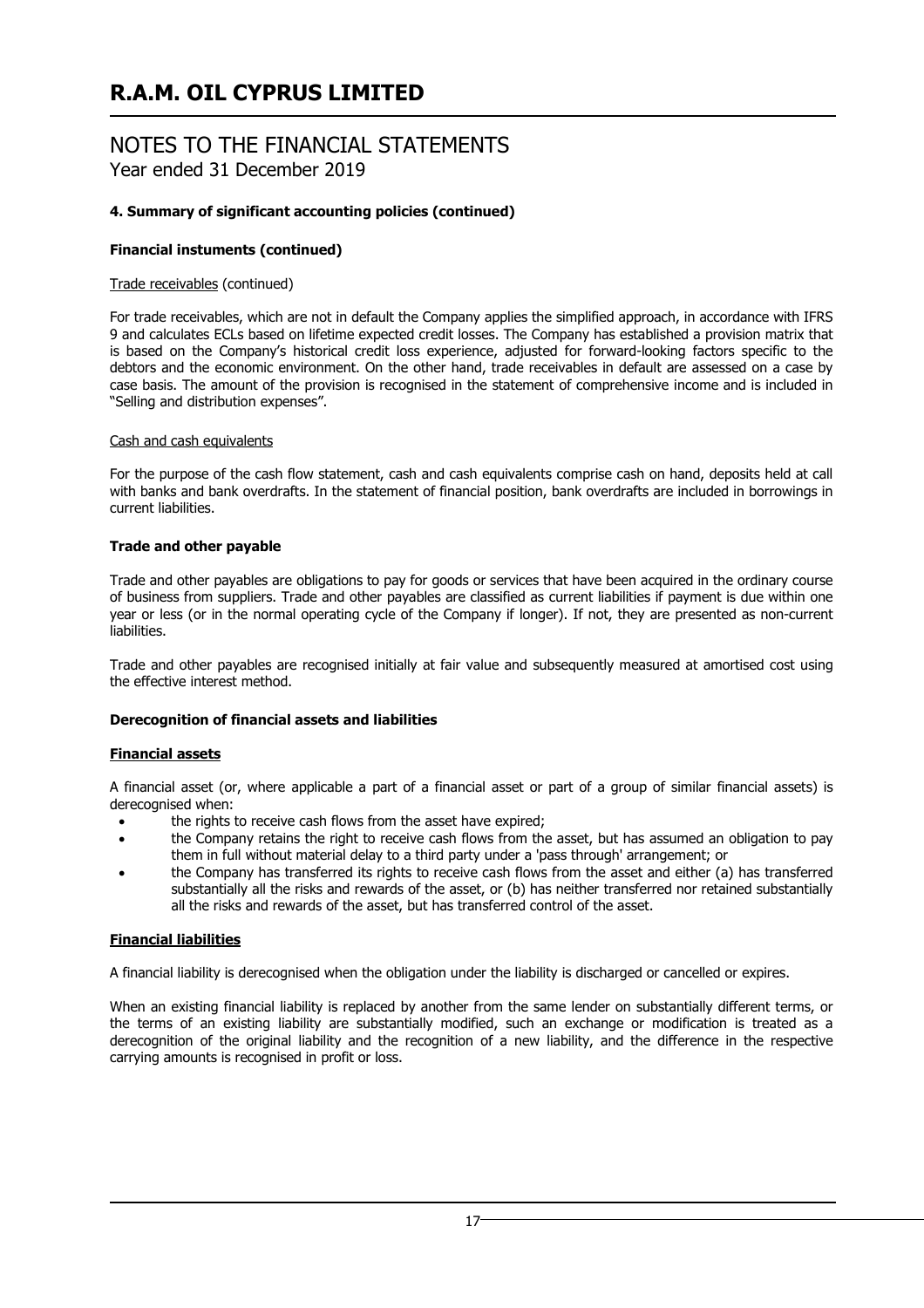### NOTES TO THE FINANCIAL STATEMENTS Year ended 31 December 2019

**4. Summary of significant accounting policies (continued)** 

#### **Offsetting financial instruments**

Financial assets and financial liabilities are offset and the net amount reported in the statement of financial position if, and only if, there is a currently enforceable legal right to offset the recognised amounts and there is an intention to settle on a net basis, or to realise the asset and settle the liability simultaneously. This is not generally the case with master netting agreements, and the related assets and liabilities are presented gross in the statement of financial position.

#### **Inventories**

Inventories are stated at the lower of cost and net realisable value. The cost is determined using the weighted average method. Net realisable value is the estimated selling price in the ordinary course of business, less the costs to completion and selling expenses.

#### **Share capital**

Ordinary shares are classified as equity. The difference between the fair value of the consideration received by the Company and the nominal value of the share capital being issued is taken to the share premium account.

#### **Provisions**

Provisions are recognised when the Company has a present legal or constructive obligation as a result of past events, it is probable that an outflow of resources will be required to settle the obligation, and the amount has been reliably estimated. Provisions are not recognised for future operating losses.

Provisions are measured at the present value of the expenditures expected to be required to settle the obligation using a pre tax rate that reflects current market assessments of the time value of money and the risks specific to the obligation. The increase in the provision due to passage of time is recognised as interest expense.

#### **Non-current liabilities**

Non-current liabilities represent amounts that are due more than twelve months from the reporting date.

#### **Comparatives**

Where necessary, comparative figures have been adjusted to conform to changes in presentation in the current year.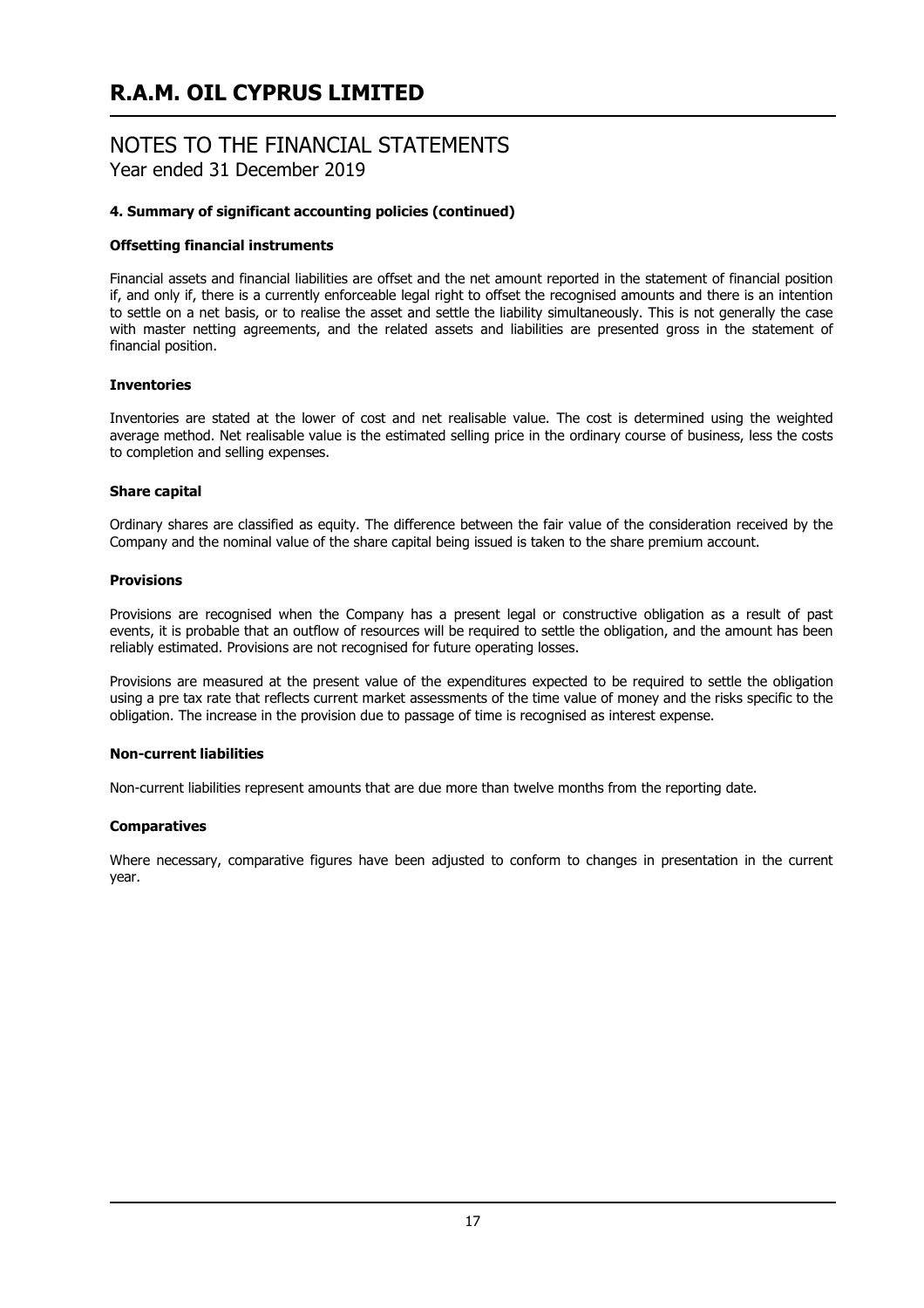### NOTES TO THE FINANCIAL STATEMENTS

Year ended 31 December 2019

**5. New accounting pronouncements** 

#### **Standards issued but not yet effective**

Up to the date of approval of the financial statements, certain new standards, interpretations and amendments to existing standards have been published that are not yet effective for the current reporting period and which the Company has not early adopted, as follows:

#### **(i) Issued by the IASB and adopted by the European Union**

- Amendments to IFRS 9, IAS 39 and IFRS17: Interest Rate Benchmark Reform (issued on 26 September 2019) (effective for annual periods beginning on or after 1 January 2020).
- Amendments to IAS 1 and IAS 8: Definition of Material (issued on 31 October 2018) (effective for annual periods beginning on or after 1 January 2020).
- Amendments to References to the Conceptual Framework in IFRS Standards (issued on 29 March 2018) (effective for annual periods beginning on or after 1 January 2020).

#### **(ii) Issued by the IASB but not yet adopted by the European Union**

- IFRS 17 ''Insurance Contracts'' (issued on 18 May 2017) (effective for annual periods beginning on or after 1 January 2021).
- Amendment to IFRS 3 ''Business Combinations'' (issued on 22 October 2018) (effective for annual periods beginning on or after 1 January 2020).
- IFRS 14 Regulatory Deferral Accounts (the European Commission has decided not to launch the endorsement process of this interim standard and to wait for the final standard)

The Board of Directors expects that the adoption of these standards or interpretations in future periods will not have a material effect on the financial statements of the Company.

#### **6. Financial risk management objectives and policies**

#### **Financial risk factors**

The Company is exposed to market price risk, interest rate risk, credit risk, liquidity risk and capital risk management arising from the financial instruments it holds. The risk management policies employed by the Company to manage these risks are discussed below:

#### **6.1 Market risk**

#### Commodity price risk

The Company is exposed to commodity price risk through its purchases and distribution of petroleum products in Cyprus.

Management monitors the price fluctuations on a continuous basis and acts accordingly, by seeking to pass any change in market price to its customers to minimise the profit and loss impact.

As a result of passing changes in prices to its customers, the impact on profit and loss is immaterial.

#### Foreign exchange risk

The Company sells petroleum products in US dollars. Foreign exchange risk arises when future commercial transactions or recognised assets or liabilities are denominated in a currency that is not the Company's functional currency.

Management monitors the exchange rate fluctuations on a continuous basis and acts accordingly.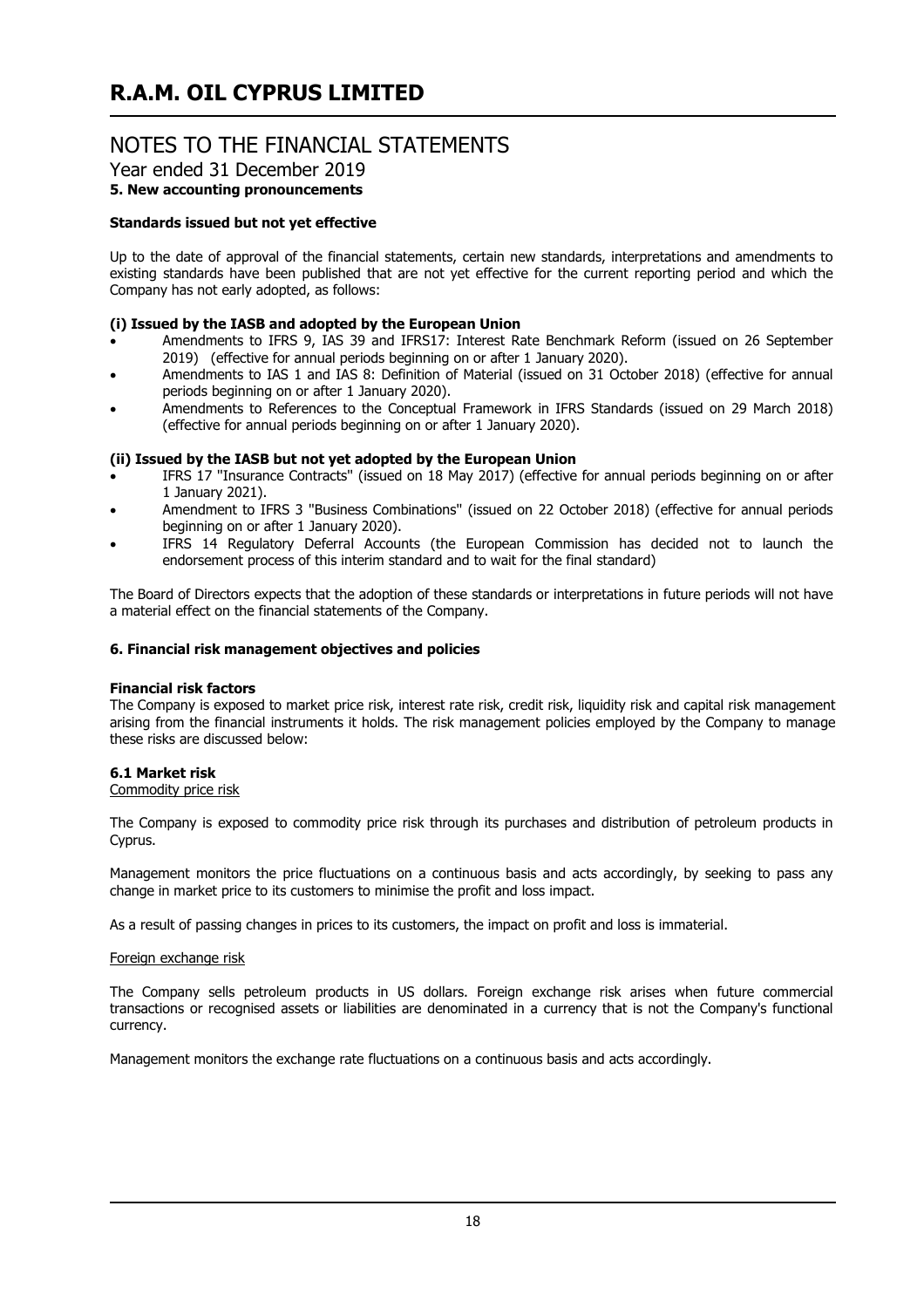### NOTES TO THE FINANCIAL STATEMENTS

Year ended 31 December 2019

#### **6. Financial risk management objectives and policies (continued)**

#### **6.2 Interest rate risk**

The Company's interest rate risk arises from bank overdrafts. Bank overdrafts issued at variable rates expose the Company to cash flow interest rate risk.

The Company's management monitors the interest rate fluctuations on a continuous basis and acts accordingly.

#### **6.3 Credit risk**

Credit risk arises when a failure by counter parties to discharge their obligations could reduce the amount of future cash inflows from financial assets on hand at the reporting date. The Company has policies in place to ensure that sales of products and services are made to customers with an appropriate credit history and monitors on a continuous basis the ageing profile of its receivables.

#### **6.4 Liquidity risk**

Liquidity risk is the risk that the Company will encounter difficulty in meeting its obligations associated with financial liabilities. The Company has established procedures with the objective of maintaining a balance between continuity of funding and flexibility through the use of bank overdrafts.

The table below summarises the maturity profile of the Company's financial liabilities at the reporting date based on contractual undiscounted payments:

| 31 December 2019         | Less than<br>1 year |
|--------------------------|---------------------|
|                          | €                   |
| Trade and other payables | 1.584.938           |
|                          | 1.584.938           |
| 31 December 2018         | Less than           |
|                          | 1 year              |
|                          | €                   |
| Trade and other payables | 3.210.477           |
|                          | 3.210.477           |

#### **6.5 Capital risk management**

Capital includes equity shares and share premium.

The Company's objectives in managing capital are to safeguard the Company's ability to continue as a going concern in order to provide returns for shareholders and to maintain an optimal capital structure to reduce the cost of capital.

In order to maintain or adjust the capital structure, the Company may adjust the amount of dividends paid to shareholders, return capital to shareholders or issue new shares.

#### **Fair values**

The fair values of the Company's financial assets and liabilities approximate their carrying amounts at the reporting date.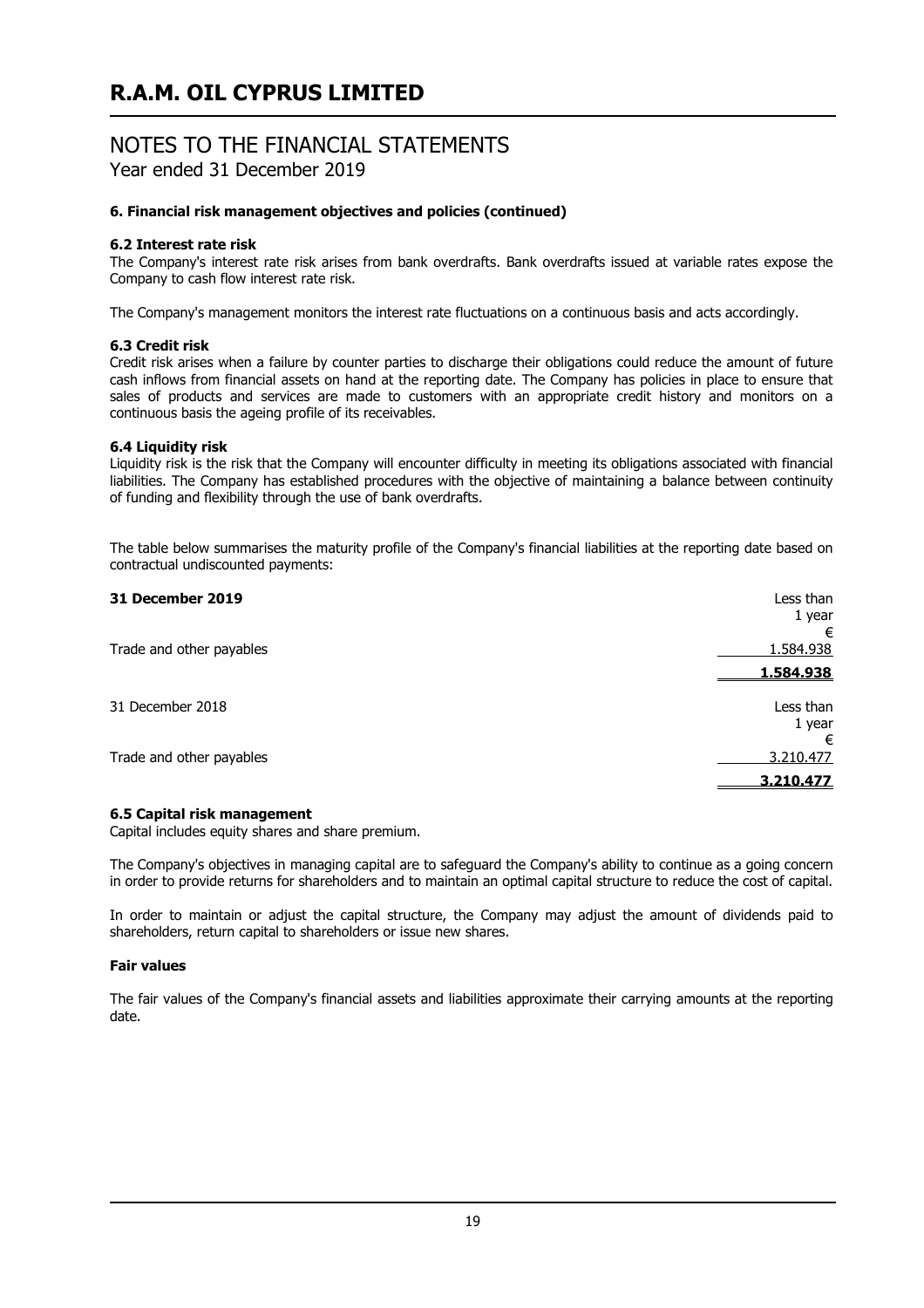# NOTES TO THE FINANCIAL STATEMENTS

Year ended 31 December 2019

#### **6. Financial risk management objectives and policies (continued) Fair value measurements recognised in statement of financial position**

The table below analyses financial instruments carried at fair value, by valuation method. The different levels have been defined as follows:

- Level 1 quoted prices (unadjusted) in active markets for identical assets or liabilities.
- Level 2 inputs other than quoted prices included within Level 1 that are observable for the asset or liability, either directly (i.e. as prices) or indirectly (i.e. derived from prices).
- Level 3 inputs for the asset or liability that are not based on observable market data (unobservable inputs).

| 31 December 2019                                                                     | Level 1<br>€ | Level 2<br>€ | Level 3<br>€ | Total<br>€    |
|--------------------------------------------------------------------------------------|--------------|--------------|--------------|---------------|
| <b>Financial assets</b><br>Financial assets at fair value through OCI: Equity        |              |              |              |               |
| securities                                                                           | 78.481       |              |              | <u>78.481</u> |
| <b>Total</b>                                                                         | 78.481       |              |              | 78.481        |
| 31 December 2018                                                                     | Level 1<br>€ | Level 2<br>€ | Level 3<br>€ | Total<br>€    |
| Financial assets<br>Financial assets at fair value through OCI: Equity<br>securities | 101.437      |              |              | 101.437       |
|                                                                                      |              |              |              |               |
| Total                                                                                | 101.437      |              |              | 101.437       |

The fair value of financial instruments traded in active markets is based on quoted market prices at the balance sheet date. A market is regarded as active if quoted prices are readily and regularly available from an exchange, dealer, broker, industry group, pricing service, or regulatory agency, and those prices represent actual and regularly occurring market transactions on an arm's length basis. The quoted market price used for financial assets held by the Company is the current bid price. These instruments are included in Level 1. Instruments included in Level 1 comprise primarily Cyprus Stock Exchange equity investments classified as fair value through OCI.

#### **7. Critical accounting estimates, judgments and assumptions**

The preparation of the Company's financial statements requires Management to make judgments, estimates and assumptions that affect the reported amounts of revenues, expenses, assets and liabilities, and the disclosure of contingent liabilities, at the reporting date. However, uncertainty about these assumptions and estimates could result in outcomes that could require a material adjustment to the carrying amount of the asset or liability affected in the future.

#### **Judgments**

In the process of applying the Company's accounting policies, Management has made the following judgments, apart from those involving estimations, which had the most significant effect on the amounts recognised in the financial statements: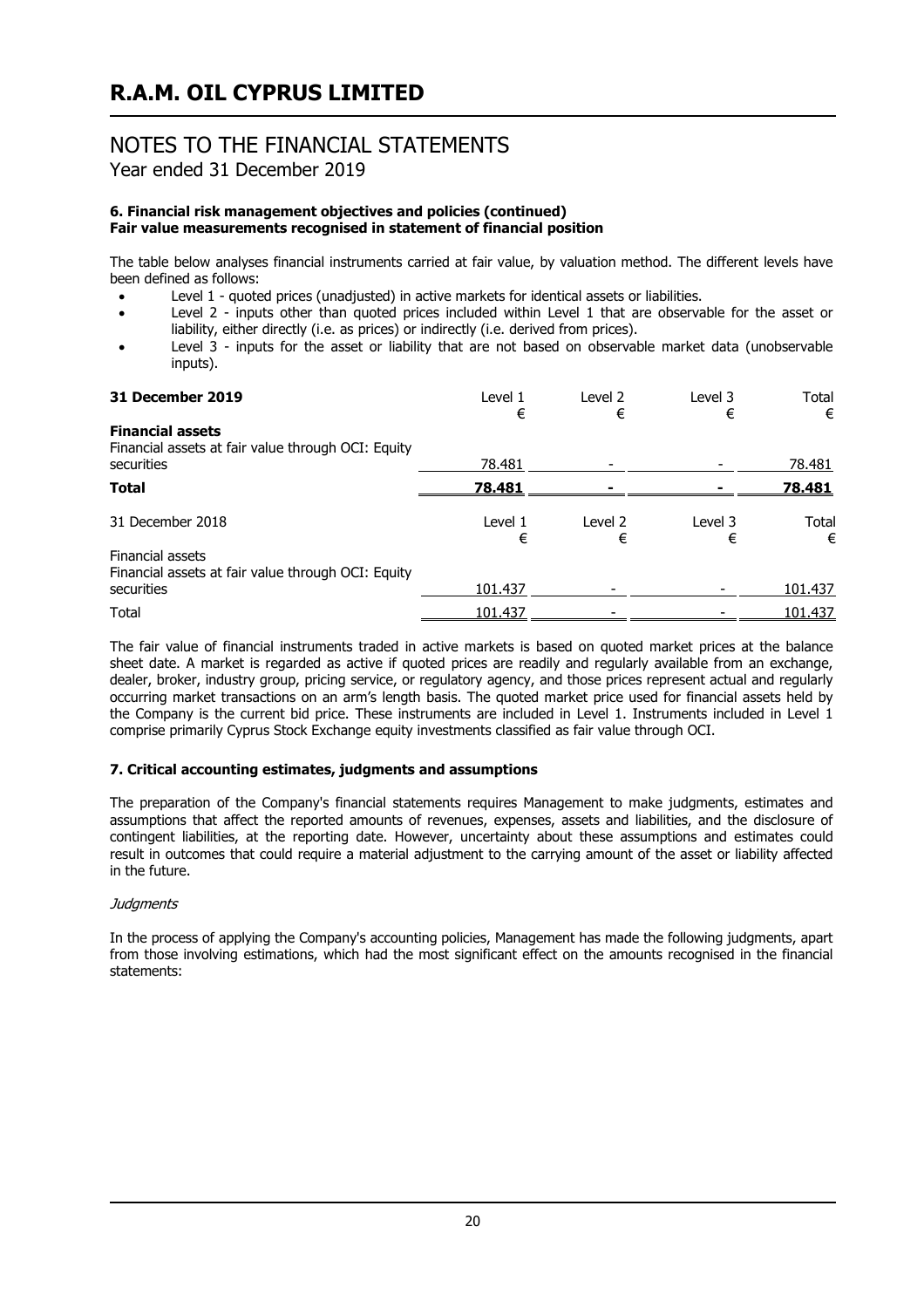# NOTES TO THE FINANCIAL STATEMENTS

Year ended 31 December 2019

#### **7. Critical accounting estimates, judgments and assumptions (continued)**

#### **Provision for expected credit losses of receivables**

The Company uses a provision matrix to calculate ECLs for trade receivables. The provision matrix is based on the Company's historical credit loss experience calibrated to adjust the historical credit loss experience with forward-looking information specific to the debtors and the economic environment. At each year end, the historical observed default rates are updated and changes in the forward-looking estimates are analysed.

The assessment of the correlation between historical observed credit losses, forecast economic conditions and ECLs is a significant estimate. The amount of ECLs is sensitive to changes in circumstances and of forecast economic conditions. The Company's historical credit loss experience and forecast of economic conditions may also not be representative of customer's actual default in the future.

#### **Income taxes**

Significant judgment is required in determining the provision for income taxes. There are transactions and calculations for which the ultimate tax determination is uncertain during the ordinary course of business. The Company recognises liabilities for anticipated tax audit issues based on estimates of whether additional taxes will be due. Where the final tax outcome of these matters is different from the amounts that were initially recorded, such differences will impact the income tax and deferred tax provisions in the period in which such determination is made.

#### **Estimates in value-in-use calculations**

The Company assesses, at each reporting date, whether there is an indication that an asset may be impaired. If any indication exists, or when annual impairment testing for an asset is required, the Company estimates the asset's recoverable amount. An asset's recoverable amount is the higher of an asset's or CGU's fair value less costs of disposal and its value in use. The recoverable amount of a cash- generating unit (CGU) is determined for impairment tests purposes based on value-in-use calculations which require the use of assumptions. In assessing value in use, the estimated future cash flows are discounted to their present value using a pre-tax discount rate that reflects current market assessments of the time value of money and the risks specific to the asset. The calculations use cash flow projections based on financial budgets approved by management. These budgets and forecast calculations generally cover a period of five years. Cash flows beyond the period over which projections are available are extrapolated using estimated growth rates. The growth rate used by management reflects the forecasts in line with management beliefs relating to growth projections.

#### **8. Revenue**

|                                   | 2019        | 2018        |
|-----------------------------------|-------------|-------------|
|                                   |             | €           |
| Sale of goods $-$ Petrol stations | 112.410.279 | 110.204.050 |
| Sale of goods - Aviation          | 21.879.363  | 29.615.161  |
| Other income                      | 2.818.546   | 2.841.723   |
|                                   | 137.108.188 | 142.660.934 |

Other income consists of revenue from shop items, sales of promotional products and car wash sales.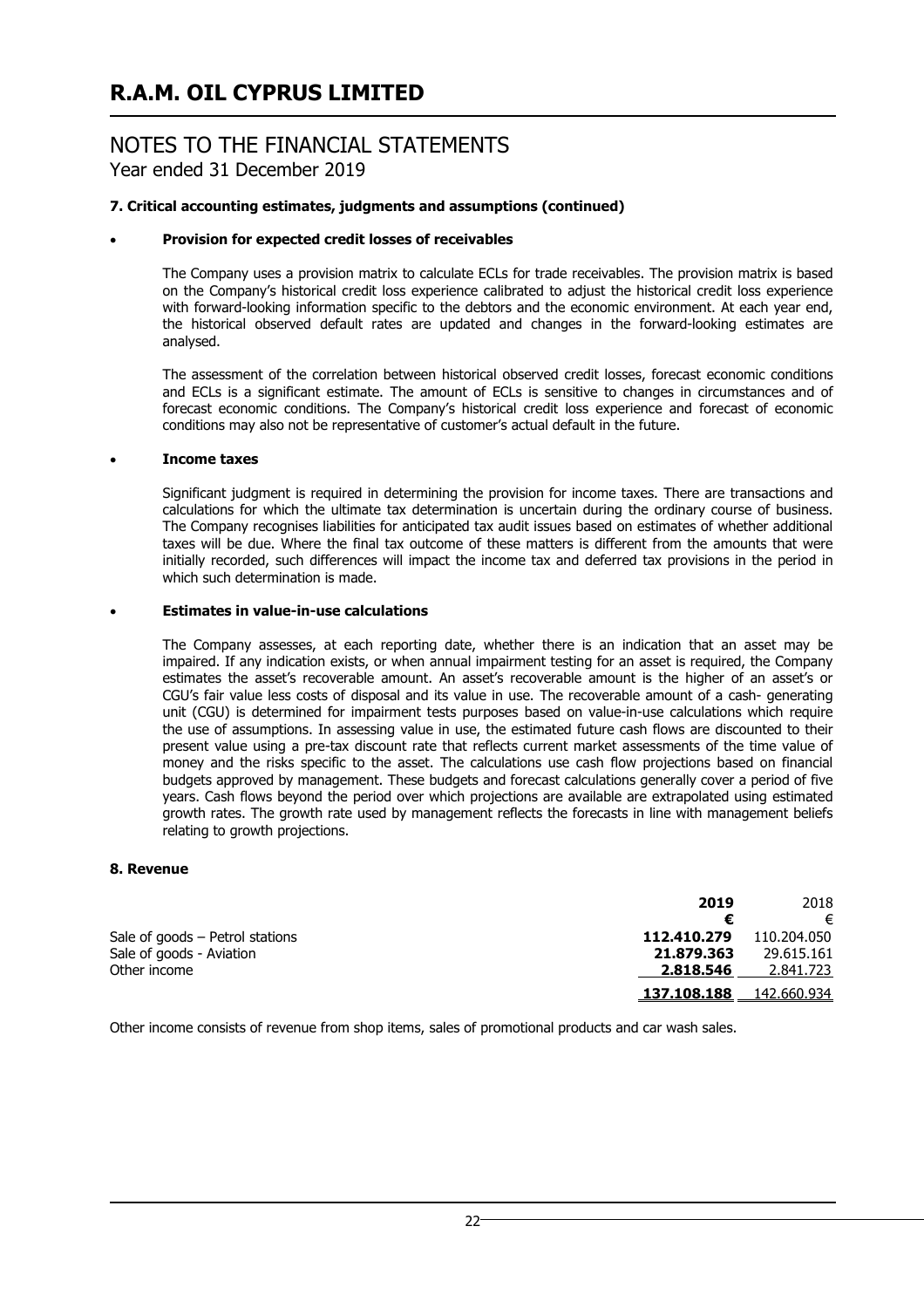### NOTES TO THE FINANCIAL STATEMENTS Year ended 31 December 2019

#### **9. Expenses by nature**

|                                                                       | 2019        | 2018        |
|-----------------------------------------------------------------------|-------------|-------------|
|                                                                       | €           | €           |
| Cost of sales                                                         | 128.934.499 | 134.698.964 |
| Depreciation and amortisation expense (Note 13)                       | 24.510      | 17.609      |
| Auditors' remuneration                                                | 19.000      | 19.000      |
| Provision for expected credit losses (Note 18)                        | 49.034      | 350.999     |
| Repairs and maintenance                                               | 54.921      | 74.493      |
| Security services                                                     | 168.174     | 185.682     |
| Insurance                                                             | 40.220      | 34.638      |
| Entertaining expenses                                                 | 34.706      | 40.541      |
| Travelling local expenses                                             | 3.203       | 2.169       |
| Other expenses                                                        | 502.707     | 486.432     |
| Electricity                                                           | 367.066     | 314.248     |
| Management services (Note 24.1)                                       | 346.509     | 346.509     |
| Petrol stations managing costs                                        | 4.719.839   | 4.170.387   |
| Printing and stationery                                               | 18.859      | 24.185      |
| Professional fees                                                     | 18.010      | 27.341      |
| Total cost of goods sold, selling and marketing costs, administrative |             |             |
| expense and other expenses                                            | 135.301.257 | 140.793.197 |

Petrol stations managing costs represent the payments made to the operators of the petrol stations.

#### **10. Finance income/(costs)**

|                                                         | 2019             | 2018               |
|---------------------------------------------------------|------------------|--------------------|
| Foreign exchange transaction profit                     | €<br>12.699      | €<br>26.642        |
| <b>Finance income</b>                                   | 12.699           | 26.642             |
| Foreign exchange transaction losses<br>Interest expense | (9.948)<br>(395) | (3.840)<br>(1.056) |
| <b>Finance costs</b>                                    | (10.343)         | (4.896)            |
| Net finance income                                      | 2.356            | 21.746             |
| <b>11. Tax</b>                                          |                  |                    |

|                     | 2019    | 2018    |
|---------------------|---------|---------|
|                     |         | €       |
| Corporation tax     | 219.062 | 230.560 |
| Charge for the year | 219.062 | 230.560 |

The tax on the Company's profit before tax differs from theoretical amount that would arise using the applicable tax rates as follows:

|                                                                                                                                                                                  | 2019<br>€                    | 2018<br>€                             |
|----------------------------------------------------------------------------------------------------------------------------------------------------------------------------------|------------------------------|---------------------------------------|
| Profit before tax                                                                                                                                                                | 1.809.287                    | 1.889.483                             |
| Tax calculated at the applicable tax rates<br>Tax effect of expenses not deductible for tax purposes<br>Tax effect of allowances and income not subject to tax<br>Prior year tax | 226.161<br>5.266<br>(12.365) | 236.185<br>5.132<br>(18.466)<br>7.709 |
| Tax charge                                                                                                                                                                       | 219.062                      | 230.560                               |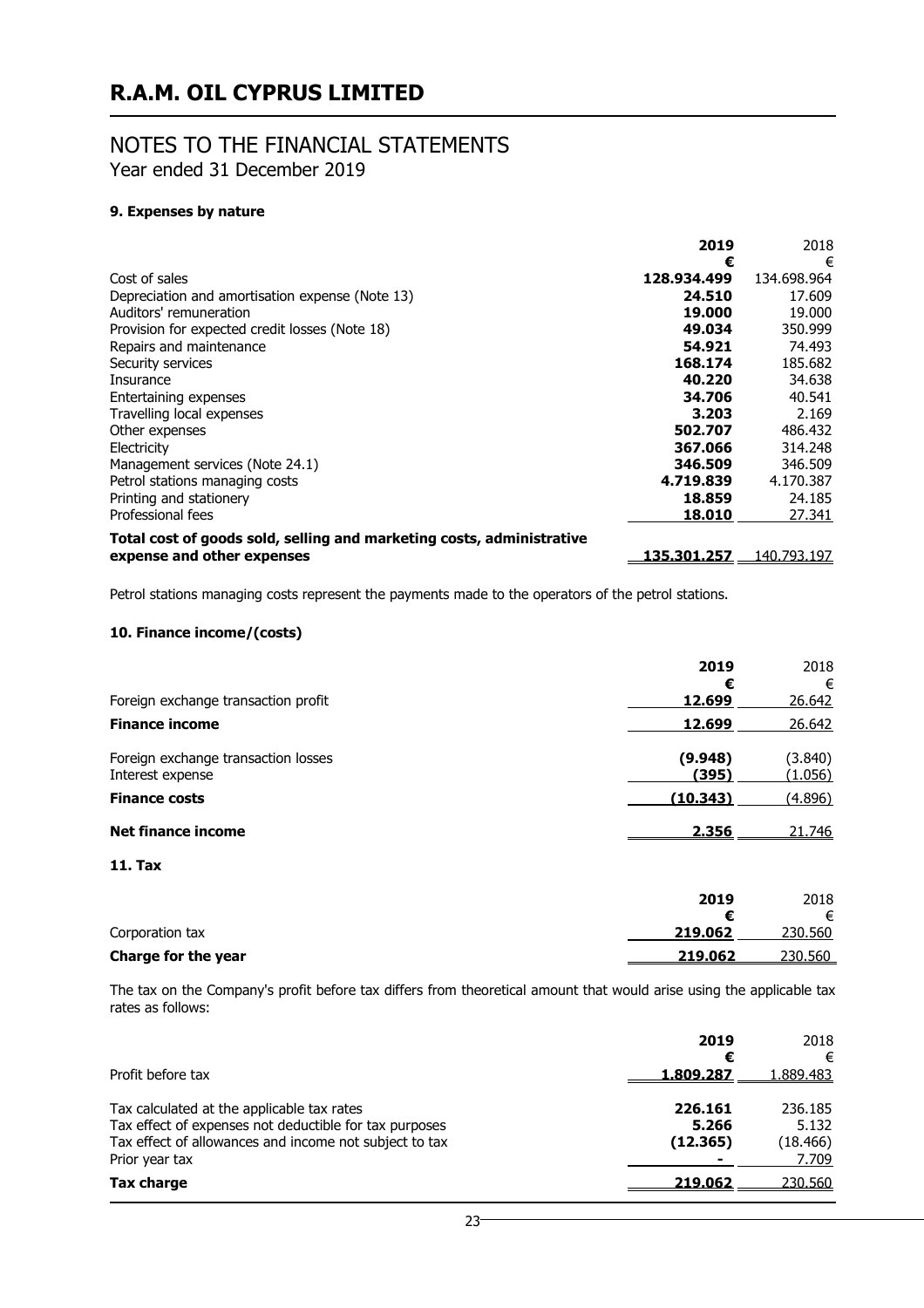### NOTES TO THE FINANCIAL STATEMENTS Year ended 31 December 2019

#### **11. Tax (continued)**

The corporation tax rate is 12,5%.

Under certain conditions interest income may be subject to defence contribution at the rate of 30%. In such cases this interest will be exempt from corporation tax. In certain cases, dividends received from abroad may be subject to defence contribution at the rate of 17%.

#### **12. Dividends**

| 2019      | 2018                     |
|-----------|--------------------------|
| €         | €                        |
| 4.000.000 | $\overline{\phantom{0}}$ |
| 4.000.000 | $\overline{\phantom{0}}$ |
|           |                          |

On 28 November 2019 the Company's Board of Directors declared and approved the payment of an interim dividend of €4.000.000 (€445 per share) (2018: €NIL). The dividends were fully paid on 16 December 2019.

Dividends are subject to a deduction of special contribution for defence at 17% for individual shareholders that are both Cyprus tax resident and Cyprus domiciled.

#### **13. Property, plant and equipment**

|                                            | <b>Motor</b><br>vehicles<br>€ | <b>Plant and</b><br>machinery<br>€ | <b>Total</b><br>€     |
|--------------------------------------------|-------------------------------|------------------------------------|-----------------------|
| Cost                                       |                               |                                    |                       |
| Balance at 1 January 2018                  | 130.458                       | 165.320                            | 295,778               |
| Additions                                  | 209,275                       | 1.005                              | 210,280               |
| Write offs                                 | (9.480)                       |                                    | <u>(9.480)</u>        |
| Balance at 31 December 2018/1 January 2019 | 330.253                       | 166.325                            | 496.578               |
| Additions                                  | 841                           |                                    | 841                   |
| <b>Balance at 31 December 2019</b>         | 331.094                       |                                    | 166.325 497.419       |
| <b>Depreciation</b>                        |                               |                                    |                       |
| Balance at 1 January 2018                  | 119.715                       | 108.885                            | 228,600               |
| Charge for the year                        | 4.058                         | 13.551                             | 17.609                |
| Reclassification to assets held for sale   | (9.480)                       |                                    | (9.480)               |
| Balance at 31 December 2018/1 January 2019 | 114.293                       | 122.436                            | 236.729               |
| Charge for the year                        | 11.033                        | 13.477                             | 24.510                |
| <b>Balance at 31 December 2019</b>         | 125.326                       | 135.913                            | 261.239               |
| <b>Net book amount</b>                     |                               |                                    |                       |
| <b>Balance at 31 December 2019</b>         | 205,768                       |                                    | 30.412 236.180        |
| <b>Balance at 31 December 2018</b>         | 215.960                       |                                    | <u>43.889 259.849</u> |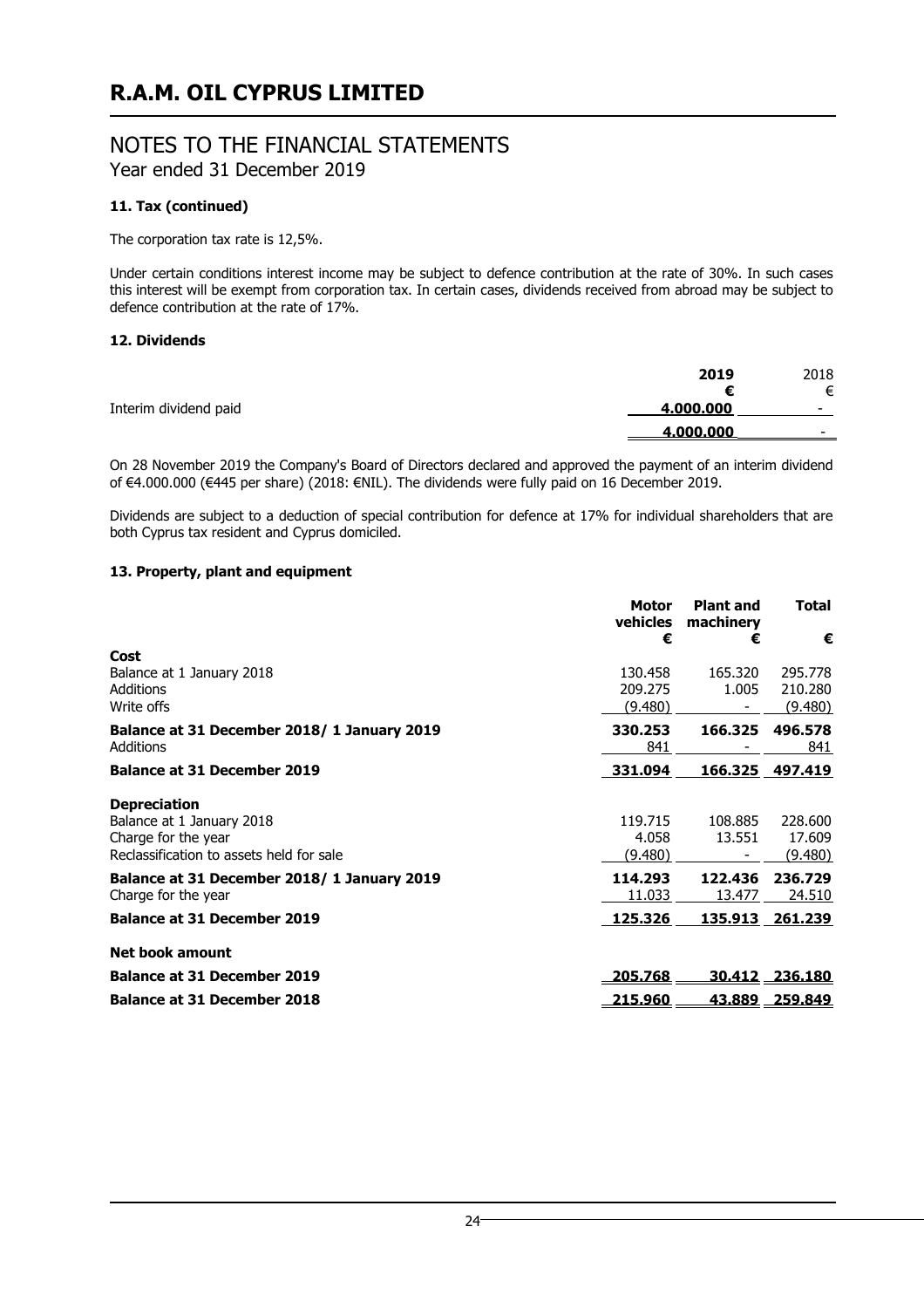# NOTES TO THE FINANCIAL STATEMENTS

Year ended 31 December 2019

#### **14. Intangible assets**

|                             | <b>Retail Service</b><br><b>Stations</b><br><b>Usage Rights</b><br>(1) | <b>Fuel Rights</b><br>for Paphos<br>Airport (2) | <b>Total</b>     |
|-----------------------------|------------------------------------------------------------------------|-------------------------------------------------|------------------|
|                             | €                                                                      | €                                               | €                |
| At 1 January 2018           |                                                                        |                                                 |                  |
| Cost                        | 3.883.178                                                              | 249.147                                         | 4.132.325        |
| Depreciation                |                                                                        | (249.147)                                       | <u>(249.147)</u> |
| Net book amount             | 3.883.178                                                              |                                                 | 3.883.178        |
| Year ended 31 December 2018 |                                                                        |                                                 |                  |
| Opening net book amount     | 3.883.178                                                              |                                                 | 3.883.178        |
| Additions                   | 2.040.000                                                              |                                                 | 2.040.000        |
| Closing net book amount     | 5.923.178                                                              |                                                 | 5.923.178        |
| At 31 December 2018         |                                                                        |                                                 |                  |
| Cost                        | 5.923.178                                                              | 249.147                                         | 6.172.325        |
| Depreciation                |                                                                        | (249.147)                                       | <u>(249.147)</u> |
| Net book amount             | 5.923.178                                                              |                                                 | 5.923.178        |
| Year ended 31 December 2019 |                                                                        |                                                 |                  |
| Opening net book amount     | 5.923.178                                                              |                                                 | 5.923.178        |
| Additions                   | 320.000                                                                |                                                 | 320.000          |
| Closing net book amount     | 6.243.178                                                              |                                                 | 6.243.178        |
| At 31 December 2019         |                                                                        |                                                 |                  |
| Cost                        | 6.243.178                                                              | 249.147                                         | 6.492.325        |
| Depreciation                |                                                                        | (249.147)                                       | (249.147)        |
| Net book amount             | 6.243.178                                                              |                                                 | 6.243.178        |

#### **Impairment test for Retail Service Stations Usage Rights**

(1) Retail Service Stations Usage rights represent upfront lump sum amounts to purchase retail licenses to operate service stations from the Company's related party Hellenic Petroleum Cyprus Limited. These licenses are not directly linked with a lease agreement and have an indefinite useful economic life. Such payments are made in order to secure branding and future revenues for the Company that were not available in the past.

The majority of these intangible assets were purchased at their net book value in 2009. Additionally, on 1 January 2012 and 23 June 2016, the Company acquired the retail service station usage rights of the petrol stations in Mandria (Pafos) and Avgorou respectively, from Hellenic Petroleum Cyprus Limited. During 2018, the Company also acquired the retail service station usage rights of the Petrol stations in Limassol (Ayias Phylaxeos) and in Nicosia (Demostheni Severi Avenue), from its related party, Hellenic Petroleum Cyprus, resulting in the recognition of retail service station usage rights for the amount of €1.700.000 and €300.000 respectively. During 2019, the Company also acquired the retail service stations usage rights of the Petrol station in Strovolos (Tseriou), from its related party, Hellenic Petroleum Cyprus, resulting in the recognition of an additional amount of €320.000.

The Company performed its annual impairment test in December 2019 and 2018. The recoverable amount of retail service station usage rights was determined based on a value in use calculation using cash flow projections covering a five-year period based on financial budgets approved by management. Each petrol station represents a separate Cash Generating Unit. As a result of the analysis performed, management did not identify an impairment for the CGUs (2018: nil).

#### Key assumptions used in value in use calculations and sensitivity to changes in assumptions

The calculation of value in use is most sensitive to the following assumptions:

- Discount rate 4,39%
- Growth rate 3% was used to extrapolate cash flows beyond the forecast period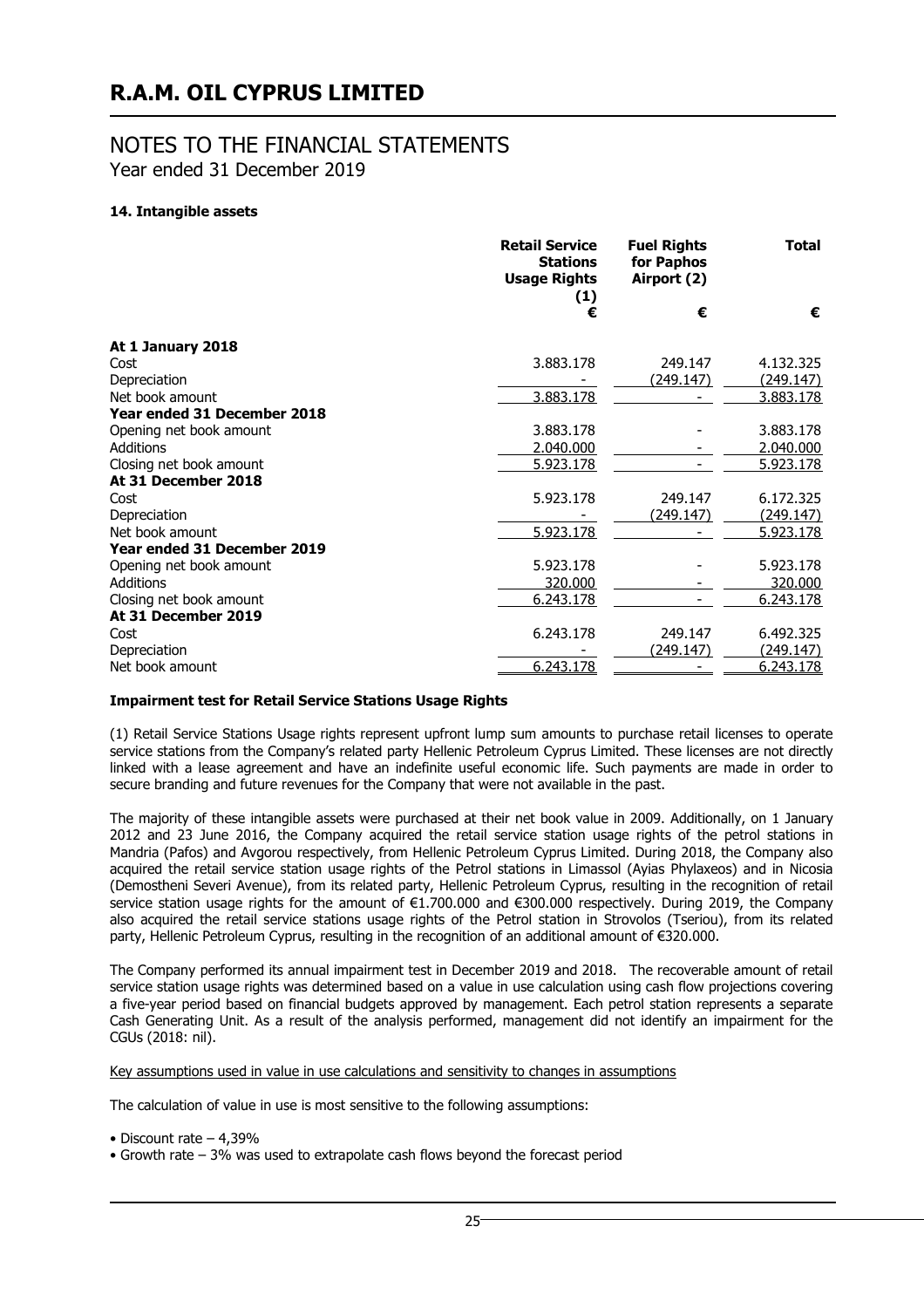### NOTES TO THE FINANCIAL STATEMENTS Year ended 31 December 2019

#### **14. Intangible assets (continued)**

The growth rate used reflects the forecasts in line with management beliefs relating to growth projections.

As part of the sensitivity analysis performed, the discount rate used in the impairment model, which constitutes a key assumption, amounted to 8,8% which is higher than the discount rate of 4,39% that reflects the specific risks relating to the operations of each CGU. The increase in discount rate was performed in order to stress test the adequacy of the valuation headroom. Based on the sensitivity analysis performed, the recoverable amount is higher than the carrying amount, therefore no impairment was recognized as at 31 December 2019 (2018: nil).

#### **Fuel rights**

(2) In 2009, the Company secured its presence at Paphos airport as a fuel supplier in airplanes. The total amount paid was €335.000, out of which €85.853 were used to purchase plant and equipment and the remaining €249.147 represented the right to use the facilities for the aircrafts refuelling.

#### **15. Investments in subsidiaries**

|                               | 2019                     | 2018  |
|-------------------------------|--------------------------|-------|
|                               |                          | €     |
| Balance at 1 January          | 1.000                    |       |
| <b>Disposals</b>              | (1.000)                  |       |
| Incorporation of subsidiary   | $\overline{\phantom{a}}$ | 1.000 |
| <b>Balance at 31 December</b> | $\overline{\phantom{a}}$ | 1.000 |

The details of the subsidiary as at 31 December 2018 are as follows:

| <b>Name</b>   | Country of    | <b>Principal</b>                                                                | Holding       | 2019           | 2018 |
|---------------|---------------|---------------------------------------------------------------------------------|---------------|----------------|------|
|               | incorporation | activities                                                                      | $\frac{0}{0}$ |                |      |
| Yugen Limited | Cyprus        | Management<br>and operation of<br>its fuel terminal<br>at the Vassiliko<br>area | 100           | $\blacksquare$ | .000 |

During 2018, the Company acquired 1000 ordinary shares of nominal value of €1 each of the investment in Yugen Limited for the total consideration of €1.000. On 19 January 2019 the Company transferred 100% of its share capital in Yugen Limited to Hellenic Petroleum Cyprus Holding (HPCH) Ltd (company under common control) for the total consideration of €1.000 (Note 24.3), thus at no profit or loss.

#### **16. Financial assets at fair value through other comprehensive income**

|                                                      | 2019     | 2018     |
|------------------------------------------------------|----------|----------|
|                                                      |          | €        |
| Balance at 1 January                                 | 101.437  | 160.886  |
| Net losses transferred to other comprehensive income | (22.956) | (59.449) |
| <b>Balance at 31 December</b>                        | 78.481   | 101.437  |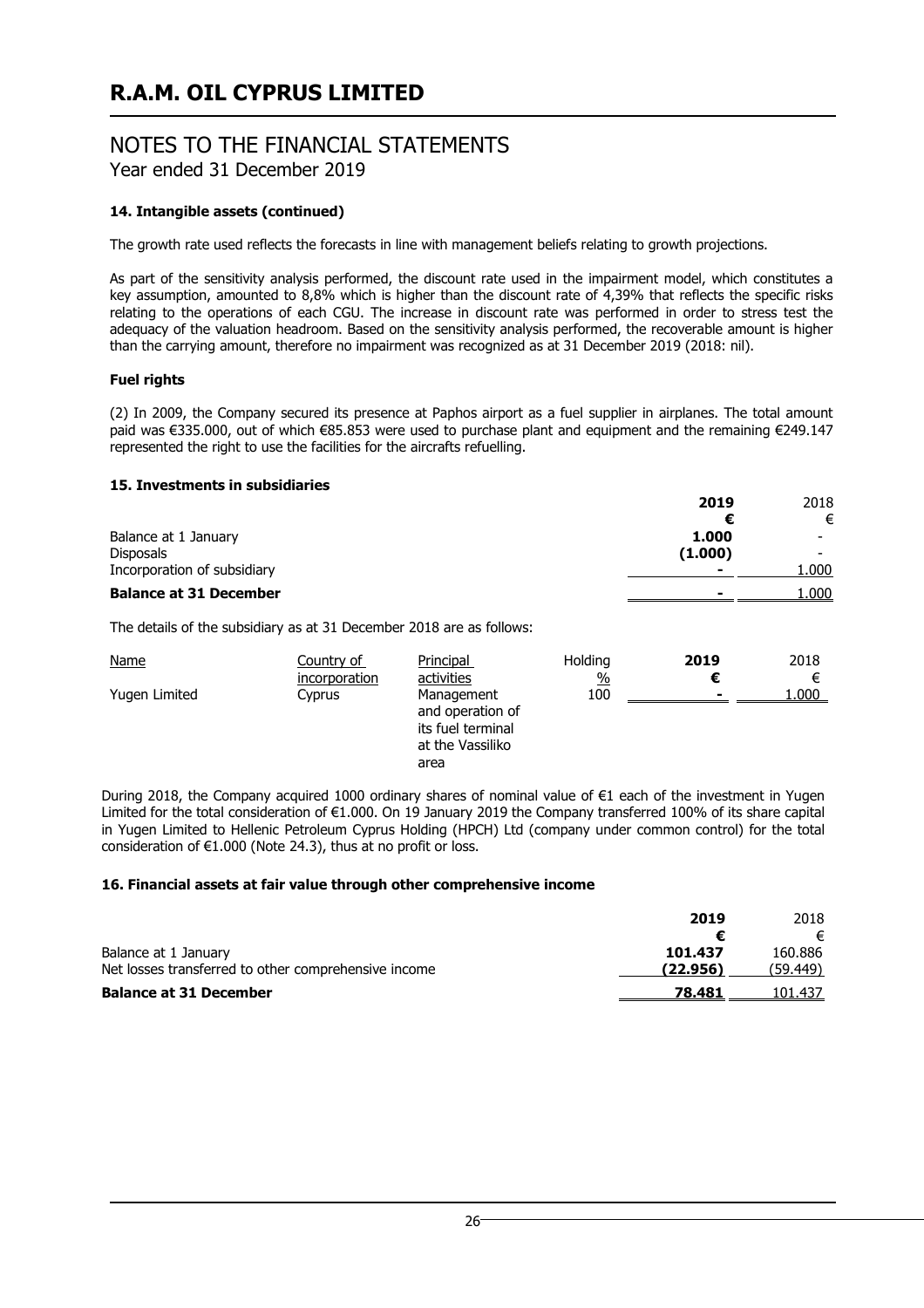### NOTES TO THE FINANCIAL STATEMENTS Year ended 31 December 2019

**17. Inventories** 

|                   | 2019      | 2018      |
|-------------------|-----------|-----------|
|                   |           | €         |
| Finished products | 3.490.166 | 3.302.523 |
|                   | 3.490.166 | 3.302.523 |

The cost of inventories recognised as expense and included in ''cost of sales'' amounted to €128.934.499 (2018: €134.698.964).

Inventories are stated at cost.

#### **18. Trade and other receivables**

|                                                | 2019      | 2018      |
|------------------------------------------------|-----------|-----------|
|                                                | €         | €         |
| Trade receivables                              | 2.228.898 | 2.215.974 |
| Less: Provision for expected credit losses     | (849.200) | (800.166) |
| Trade receivables - net                        | 1.379.698 | 1.415.808 |
| Receivables from related companies (Note 24.2) | 436.056   |           |
| VAT Refundable                                 | 13.588    | 4.617.559 |
| Other receivables                              | 30.232    | 22.630    |
|                                                | 1.859.574 | 6.055.997 |

The fair values of trade and other receivables approximate their carrying amounts.

As of 31 December 2019, trade receivables of €1.379.698 (2018: €1.415.808) were fully performing.

As of 31 December 2019, trade receivables of €849.200 (2018: €800.166) were impaired and provided for. The individually impaired receivables mainly relate to customers, which are in an unexpectedly difficult economic situation. It was assessed that a portion of the receivables is expected to be recovered.

The prior year refundable VAT amounting to €4.617.559 arose from VAT charged on purchases of aviation fuel made from a local supplier. The Company has contested the VAT charged and a VAT ruling on this issue was obtained.

Early in 2019, the Tax authorities have concluded and agreed with Company's initial position that the specific transactions are subject to VAT at zero per cent.

The supplier has been informed and agreed to proceed with all actions necessary in resolving which entail the issuance of the relevant credit notes to the Company for an amount equal to the refundable VAT charge. All the procedures required for the relative VAT refund have been completed in 2019.

Movement in provision for expected credit losses of receivables:

|                                            | 2019    | 2018    |
|--------------------------------------------|---------|---------|
|                                            | €       | €       |
| Balance at 1 January                       | 800.166 | 455.889 |
| Provision for expected credit losses       | 49.034  |         |
| Charge for the year                        |         | 350.999 |
| Bad debts written off already provided for |         | (6.722) |
| <b>Balance at 31 December</b>              | 849.200 | 800.166 |

The exposure of the Company to credit risk and impairment losses in relation to trade and other receivables is reported in note 6 of the financial statements.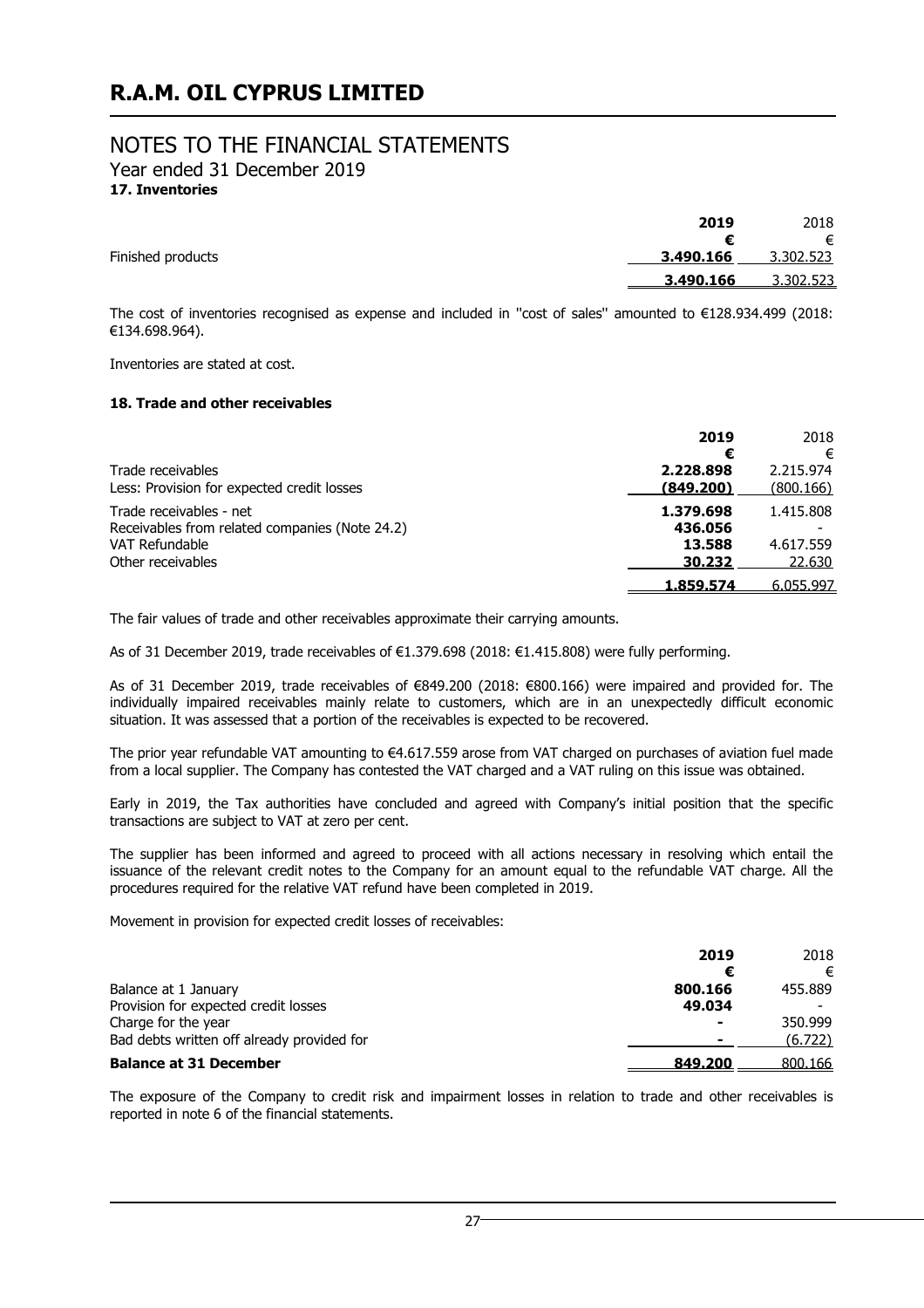#### NOTES TO THE FINANCIAL STATEMENTS Year ended 31 December 2019 **19. Cash at bank and in hand**

Cash balances are analysed as follows:

|                          | 2019      | 2018      |
|--------------------------|-----------|-----------|
|                          |           | €         |
| Cash at bank and in hand | 1.086.272 | 1.409.074 |
|                          | 1.086.272 | 1.409.074 |
|                          |           |           |

Cash and cash equivalents by type:

|                          | 2019      | 2018       |
|--------------------------|-----------|------------|
|                          |           | €          |
| Cash at bank and in hand | 1.086.272 | 1.409.074  |
|                          | 1.086.272 | . .409.074 |

The above balance of cash and cash equivalents includes a bank overdraft of €96.172 (2018: nil) (Note 21).

The exposure of the Company to credit risk and impairment losses in relation to cash and cash equivalents is reported in note 6 of the financial statements.

#### **20. Share capital and share premium**

| <b>Issued and fully paid</b>                         | Number of<br>shares | <b>Share capital</b> | <b>Share capital</b><br>€ | <b>Share</b><br>premium<br>€ | Total<br>€ |
|------------------------------------------------------|---------------------|----------------------|---------------------------|------------------------------|------------|
| Balance at 1 January 2018                            | 8.990               | 89,900               | 89,900                    | 7.910.100                    | 8.000.000  |
| <b>Balance at 31 December</b><br>2018/1 January 2019 | 8.990               | 89,900               | 89,900                    | 7.910.100                    | 8.000.000  |
| <b>Balance at 31 December</b><br>2019                | 8.990               | 89.900               | 89,900                    | 7.910.100                    | 8.000.000  |

The total authorized number of ordinary shares is 11.000 shares (2018: 11.000 shares) with a par value of €10 per share. All issued shares are fully paid.

The share premium is not available for dividend distribution.

#### **21. Borrowings**

The weighted average effective interest rates at the reporting date were as follows:

|                 | 2019  | 2018 |
|-----------------|-------|------|
| Bank overdrafts | 3,25% | 4,9% |

The bank overdraft as at 31 December 2019 amounts to €96.172 and it is included in the balance of cash and cash equivalents (2018: nil) (Note 19).

The Company's bank overdraft are arranged at the floating rate of 3 months Euribor plus a margin of 3,25% (2018: 4,90%) per annum. For borrowings at floating rates the interest rate is subject to repricing exposing the Company to cash flow interest rate risk. The bank overdraft facility amounts to €1.000.000.

The Company has undrawn borrowing facilities of €903.828 as at 31 December 2019 (2018: €1.000.000).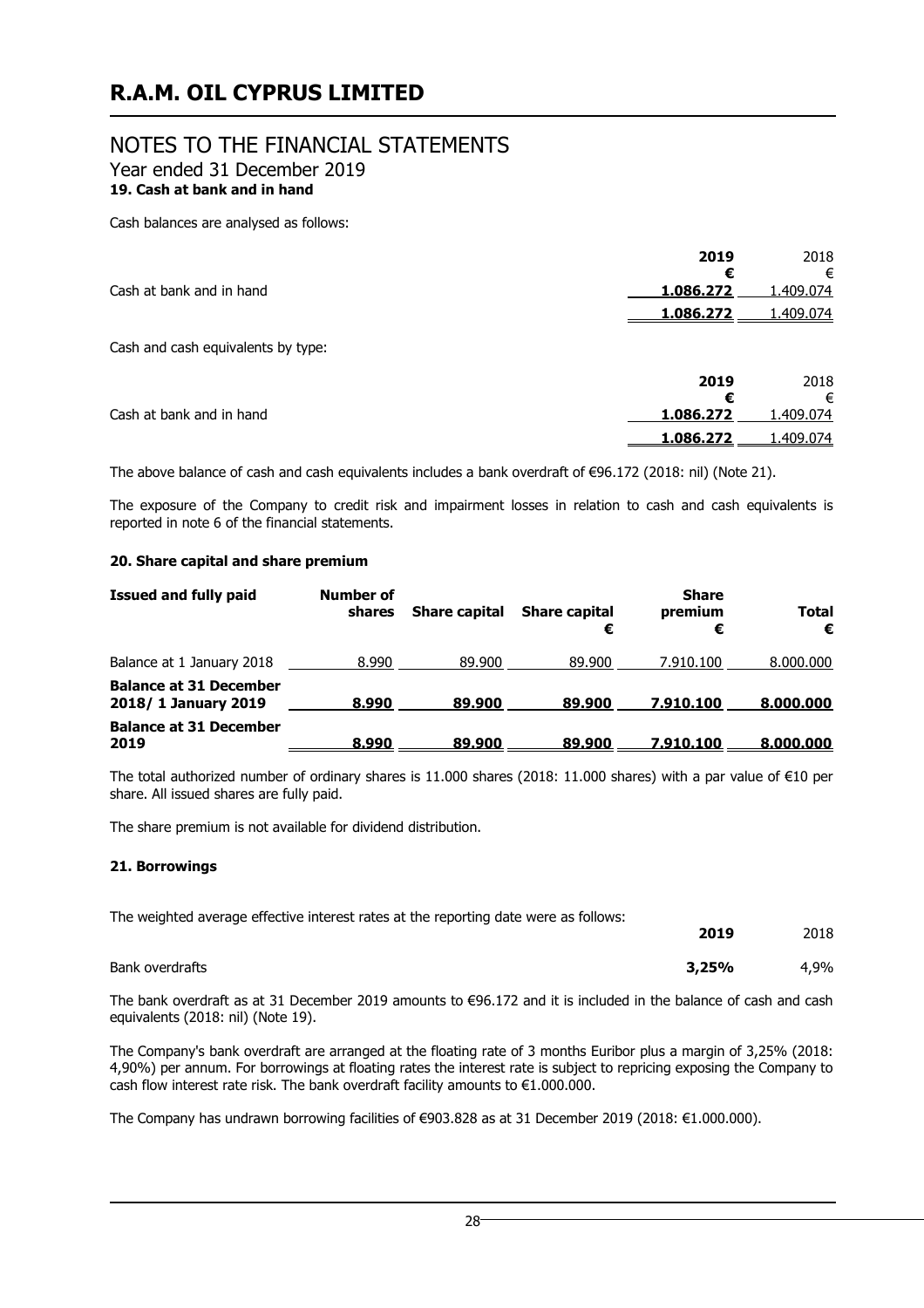### NOTES TO THE FINANCIAL STATEMENTS Year ended 31 December 2019

**22. Trade and other payables** 

|                                           | 2019      | 2018      |
|-------------------------------------------|-----------|-----------|
|                                           | €         | €         |
| Trade payables                            | 710.871   | 1.386.820 |
| Other creditors                           | 871.408   | 190.315   |
| Payables to related companies (Note 24.3) | 2.659     | 1.633.342 |
|                                           | 1.584.938 | 3.210.477 |

The fair values of trade and other payables due within one year approximate to their carrying amounts as presented above.

#### **23. Refundable taxes**

|                 | 2019  | 2018  |
|-----------------|-------|-------|
|                 |       | €     |
| Corporation tax | 8.082 | 7.145 |
|                 | 8.082 | 7.145 |

#### **24. Related party transactions**

The Company is controlled by Hellenic Petroleum International A.G., incorporated in Austria, which owns 100% of the Company's shares. The Company's ultimate controlling party is Hellenic Petroleum S.A. of Greece.

The ultimate parent entity which prepares the consolidated financial statements of the largest group of companies of which the Company forms part as a subsidiary, is Hellenic Petroleum S.A. Copies of Hellenic Petroleum S.A. financial statements can be obtained from the Company Secretary at 8A Chimarras street, 15125, Marousi, Greece.

The following transactions were carried out with related parties:

#### **24.1 Purchases of goods and services**

|                                                                                                                               | Nature of transactions                                          | 2019<br>€                         | 2018<br>€                         |
|-------------------------------------------------------------------------------------------------------------------------------|-----------------------------------------------------------------|-----------------------------------|-----------------------------------|
| Hellenic Petroleum Cyprus Limited (net of<br>Excise Duty and CSO tax)<br>Hellenic Petroleum Cyprus Limited<br><b>EKO ABEE</b> | Purchase of goods<br>Management services<br>Management services | 119.488.908<br>346.509<br>112.179 | 119.050.279<br>346.509<br>113.735 |
|                                                                                                                               |                                                                 | 119.947.596                       | 119.510.523                       |
| 24.2 Receivables from related parties (Note 18)                                                                               |                                                                 |                                   |                                   |
| Name<br>Hellenic Petroleum Cyprus Limited                                                                                     | Nature of transactions<br>Trade                                 | 2019<br>436.056                   | 2018<br>€                         |
|                                                                                                                               |                                                                 | 436.056                           |                                   |

The receivables from related parties are of trading nature, interest-fee, unsecured and repayable on demand.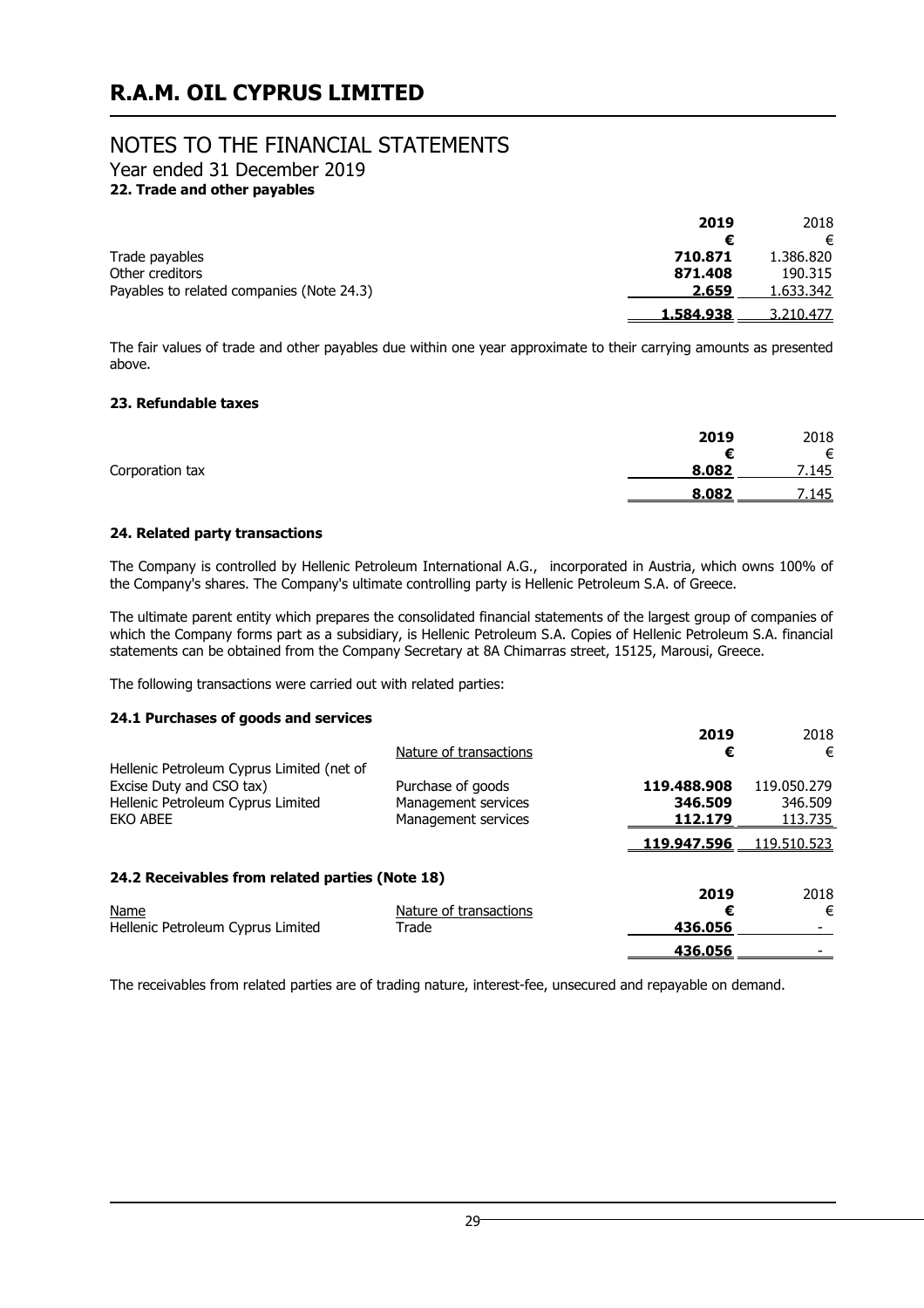# NOTES TO THE FINANCIAL STATEMENTS

Year ended 31 December 2019

#### **24.3 Payables to related parties (Note 22)**

|                                   |                        | 2019                     | 2018      |
|-----------------------------------|------------------------|--------------------------|-----------|
| <b>Name</b>                       | Nature of transactions |                          | €         |
| Hellenic Petroleum Cyprus Limited | Trade                  |                          | 1.628.354 |
| EKO ABEE                          | Management services    | 2.659                    | 3.988     |
| Yugen Limited                     | Finance                | $\overline{\phantom{0}}$ | 1.000     |
|                                   |                        | 2.659                    | .633.342  |

The payables to related parties are of trading nature, interest-fee, unsecured and repayable on demand

#### **25. Contingent liabilities**

At 31 December 2019, the Company holds letters of guarantee of €45.650 (2018: €45.650) for trading purposes.

The Company had no other contingent liabilities as at 31 December 2019 (2018: Nil).

#### **26. Commitments**

The Company had no capital or other commitments as at 31 December 2019 (2018: Nil).

#### **27. Events after the reporting period**

With the recent and rapid development of the Coronavirus disease (COVID-19) outbreak the world economy entered a period of unprecedented health care crisis that has already caused considerable global disruption in business activities and everyday life. Many countries have adopted extraordinary and economically costly containment measures. Certain countries have required companies to limit or even suspend normal business operations. Governments, including the Republic of Cyprus, have implemented restrictions on travelling as well as strict quarantine measures.

Industries such as tourism, hospitality and entertainment are expected to be directly disrupted significantly by these measures. Other industries such as manufacturing and financial services are expected to be indirectly affected and their results to also be negatively affected.

The financial effect of the current crisis on the global economy and overall business activities cannot be estimated with reasonable certainty at this stage, due to the pace at which the outbreak expands and the high level of uncertainties arising from the inability to reliably predict the outcome.

The event is considered as a non-adjusting event and is therefore not reflected in the recognition and measurement of the assets and liabilities in the financial statements as at 31 December 2019.

In Cyprus, on 15 March 2020, the Council of Ministers in an extraordinary meeting, announced that it considers that Cyprus is entering a state of emergency considering the uncertain situation as it unfolds daily, the growing spread of COVID-19 outbreak and the World Health Organization's data on the situation.

To this end, certain measures have been taken with a view to safeguarding public health and ensuring the economic survival of working people, businesses, vulnerable groups and the economy at large.

New entry regulations have been announced with regard to protecting the population from a further spread of the disease which tightens the entry of individuals to the Republic of Cyprus. Additionally, it was decided that a considerable number of private businesses operating in various sectors of the economy would remain closed from Monday, 16th of March 2020 and for a period of four weeks. Entities which trade with oil and gas products through petrol stations, were not affected by the decision. Furthermore, on 23rd of March 2020 lockdown measures were announced effective from 06:00 p.m. of the 24th of March and up to 06:00 a.m. of the 13th of April 2020. These measures include:

• prohibition of all unnecessary movements (subject to certain exceptions such as those connected with work, the purchase of essential supplies, doctor and pharmacy visits),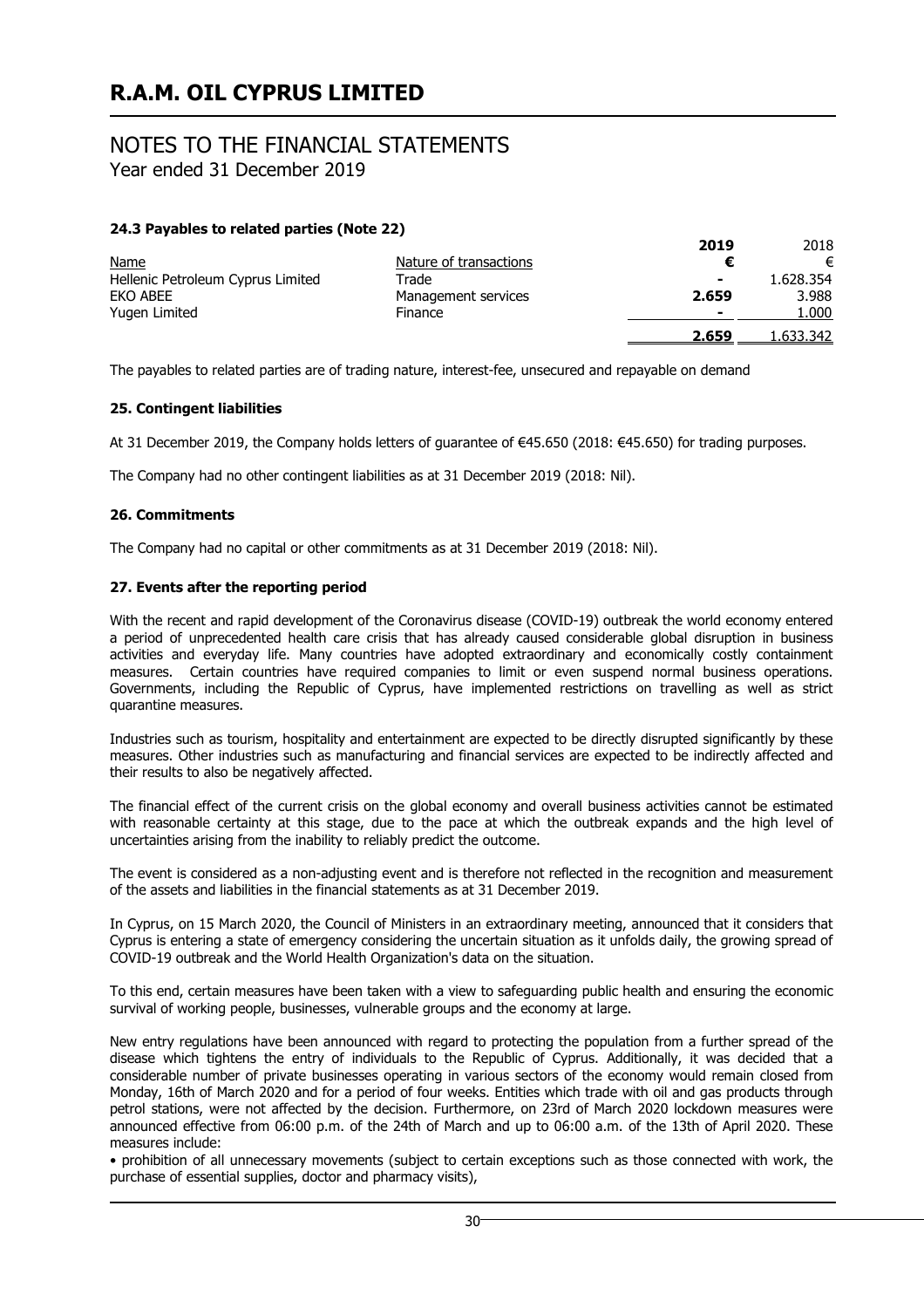### NOTES TO THE FINANCIAL STATEMENTS Year ended 31 December 2019

• prohibition of access to parks, children's play areas, open sport facilities, squares, dams, excursion sites, marinas and beaches,

• suspension of the operations of all retail companies (subject to certain exceptions),

• suspension of the operations of open-air markets,

• suspension of works in all construction sites with the exception of those related to public works for which a relevant license will be issued

• prohibition of citizens' visits to places of worship such as churches and mosques.

The objective of these public policy measures is to contain the spread of COVID-19 outbreak and are expected to result in significant operational disruption for the Company.

Management has considered the unique circumstances that could have a material impact on the business operations and the risk exposures of the Company and has concluded that the main impacts 0n the Company's profitability position may arise from:

- supply chain disruptions,
- unavailability of personnel,
- reduction in sales due to closure of operations of various customers,
- delays in planned business expansion,
- reduced tourism,
- disruption in travel and other leisure activities,
- increase in expected credit losses from trade receivables

Management has considered that the impact from Coronavirus COVID-19 will negatively affect the Company's financial performance, but sales are expected to rise to normal levels (prior to measures) once the measures are lifted.

The Company is financially supported by the Group, with no external financing in place, hence its ability to continue as a going concern is not considered at stake. Management will continue to monitor the situation closely and will assess any potential further impact on the Company's financial position and performance, in case the period of disruption becomes prolonged.

There were no other material events after the reporting period, which have a bearing on the understanding of the financial statements.

**Independent Auditor's Report on pages 3 to 5**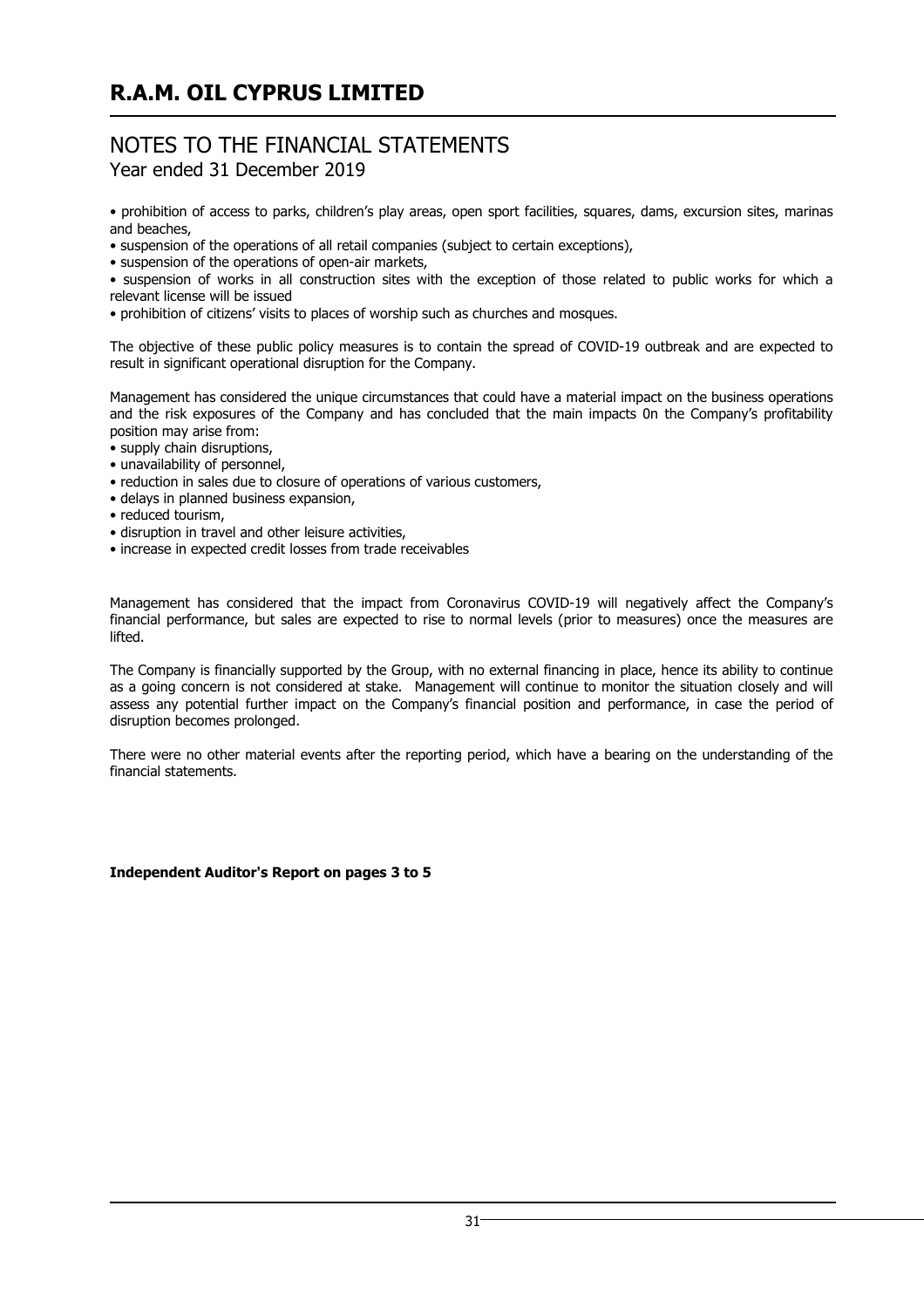### ADDITIONAL INFORMATION TO THE STATEMENT OF COMPREHENSIVE INCOME

Selling, marketing and administrative expenses 31